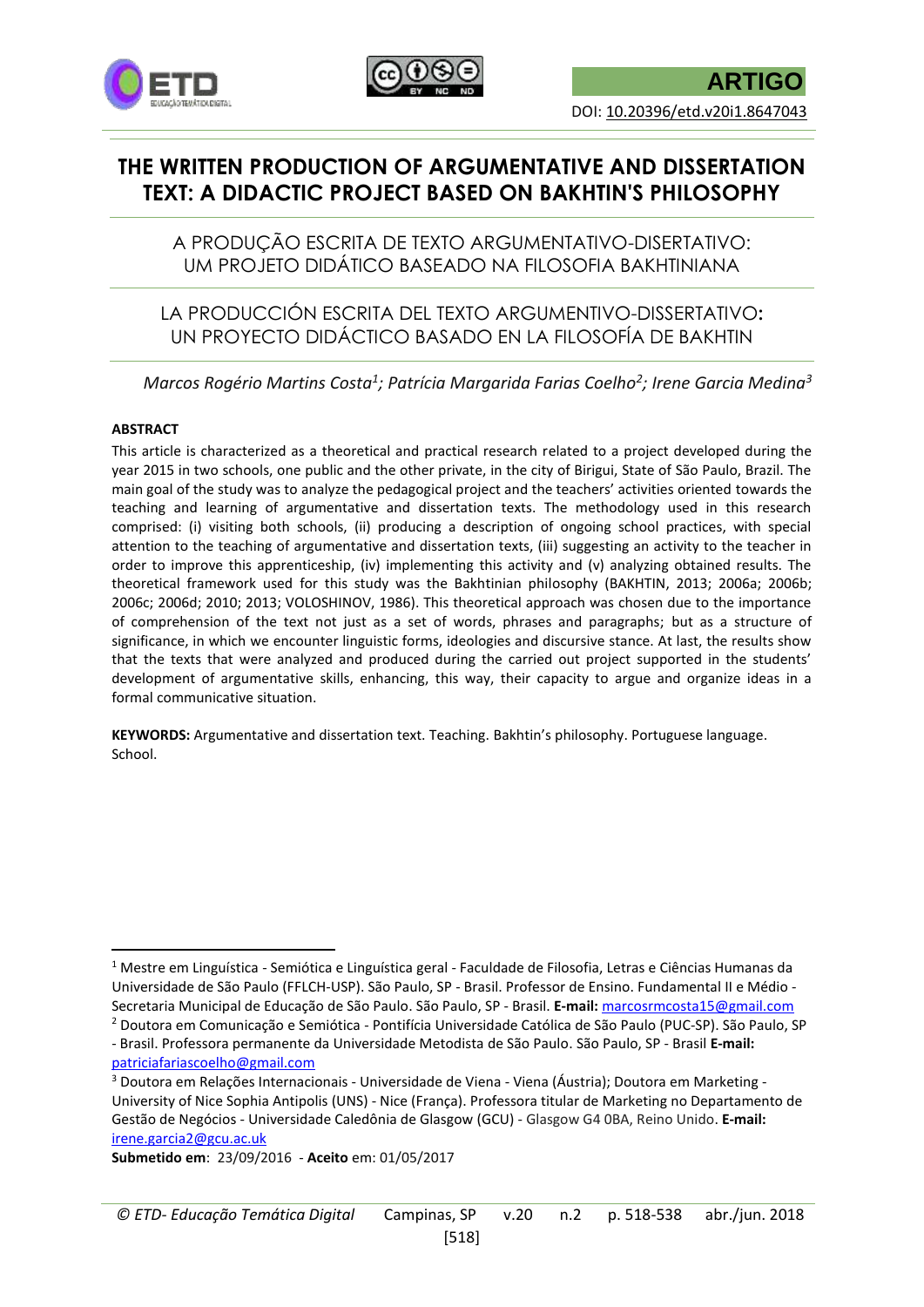



#### **RESUMO**

Este artigo é caracterizado como uma pesquisa teórica e prática relacionada a um projeto desenvolvido durante o ano de 2015 em duas escolas, uma pública e outra privada, na cidade de Birigui, no Estado de São Paulo, Brasil. O principal objetivo do estudo foi analisar o projeto educacional e as atividades dos professores orientadas ao ensino e aprendizagem de textos dissertativo-argumentativo. A metodologia utilizada na pesquisa consistiu em: (i) visitar as duas escolas, (ii) fornecer uma descrição das práticas escolares usadas, com especial atenção para o ensino de textos dissertativo-argumentativos, (iii) sugerir uma atividade aos professores para melhorar a aprendizagem desse tipo de texto, (iv) implementar essa atividade e (v) analisar os resultados obtidos. O referencial teórico utilizado para este estudo foi a filosofia bakhtiniana (BAKHTIN, 2013; 2006a; 2006b; 2006c; 2006d; 2010; 2013; VOLOSHINOV, 1986). Esta abordagem teórica foi escolhida devido a importância da compreensão do texto, não apenas como um conjunto de palavras, frases e parágrafos; mas como uma estrutura de significação, em que encontramos formas linguísticas, ideologias, bem como a postura discursiva. Finalmente, os resultados mostram que os textos analisados e produzidos durante o projeto executado ajudaram no desenvolvimento da habilidade argumentativa dos alunos, aumentando assim a sua capacidade de discutir e organizar ideias em uma situação comunicativa formal.

**PALAVRAS-CHAVE:** Texto argumentativo- dissertativo. Ensino. Filosofia bakhtiniana. Língua portuguesa. Escola.

#### **RESUMEN**

Este artículo se caracteriza por ser una investigación teórica y práctica relacionada con un proyecto desarrollado durante el año de 2015 en dos escuelas, una pública y la outra privada, en la ciudad de Birigui, en el Estado de São Paulo, en Brasil. El objetivo principal del estudio fue analizar el proyecto pedagógico y las actividades de los maestros orientadas hacia la enseñanza y el aprendizaje de disertaciones y textos argumentativos. La metodología utilizada en esta investigación consistió en: (i) visitar las dos escuelas, (ii) realizar una descripción de las prácticas escolares utilizadas, con especial atención a la enseñanza de los textos argumentativos y de disertación, (iii) sugerir una actividad a los maestros para mejorar el aprendizaje de este tipo de texto, (iv) implementar esta actividad y (v) analizar los resultados obtenidos. El marco teórico utilizado para este estudio fue la filosofía Bakhtiniana (BAKHTIN, 2013; 2006a; 2006b; 2006c; 2006d; 2010; 2013; VOLOSHINOV, 1986). Este enfoque teórico fue elegido debido a la importancia de la comprensión del texto no sólo como un conjunto de palabras, frases y párrafos; sino como una estructura de significado, en la que encontramos con formas linguísticas, ideologías y una postura discursiva. Finalmente, los resultados muestran que los textos analizados y producidos durante el proyecto ejecutado ayudaron en el desarrollo de la habilidad argumentativa de los alumnos, aumentando, así, su capacidad de discutir y organizar ideas en una situación comunicativa formal.

**PALABRAS CLAVE:** Textos argumentativo-disertativo. Enseñanza. Filosofía de Bakhtin. Lengua portuguesa. Escuela.

### **1 INTRODUCTION**

Because of its simplicity and clarity, dialogue is a classic form of speech communication. Each rejoinder, regardless of how brief and abrupt, has a specific quality of completion that expresses a particular position of the speaker, to which one may respond or may assume, with respect to it, a responsive position. (BAKHTIN, 1986, p. 72).

Understanding the mechanism articulating the Brazilian Portuguese educational system and its role played in schools is not an easily performed task. What motivates the researcher to get out of the boundaries of the university and penetrate the schoolteachers' habitat is not idealism or a utopic conception of the swift change in the educational policies currently in effect. Instead, it is the need to comprehend teaching and learning conditions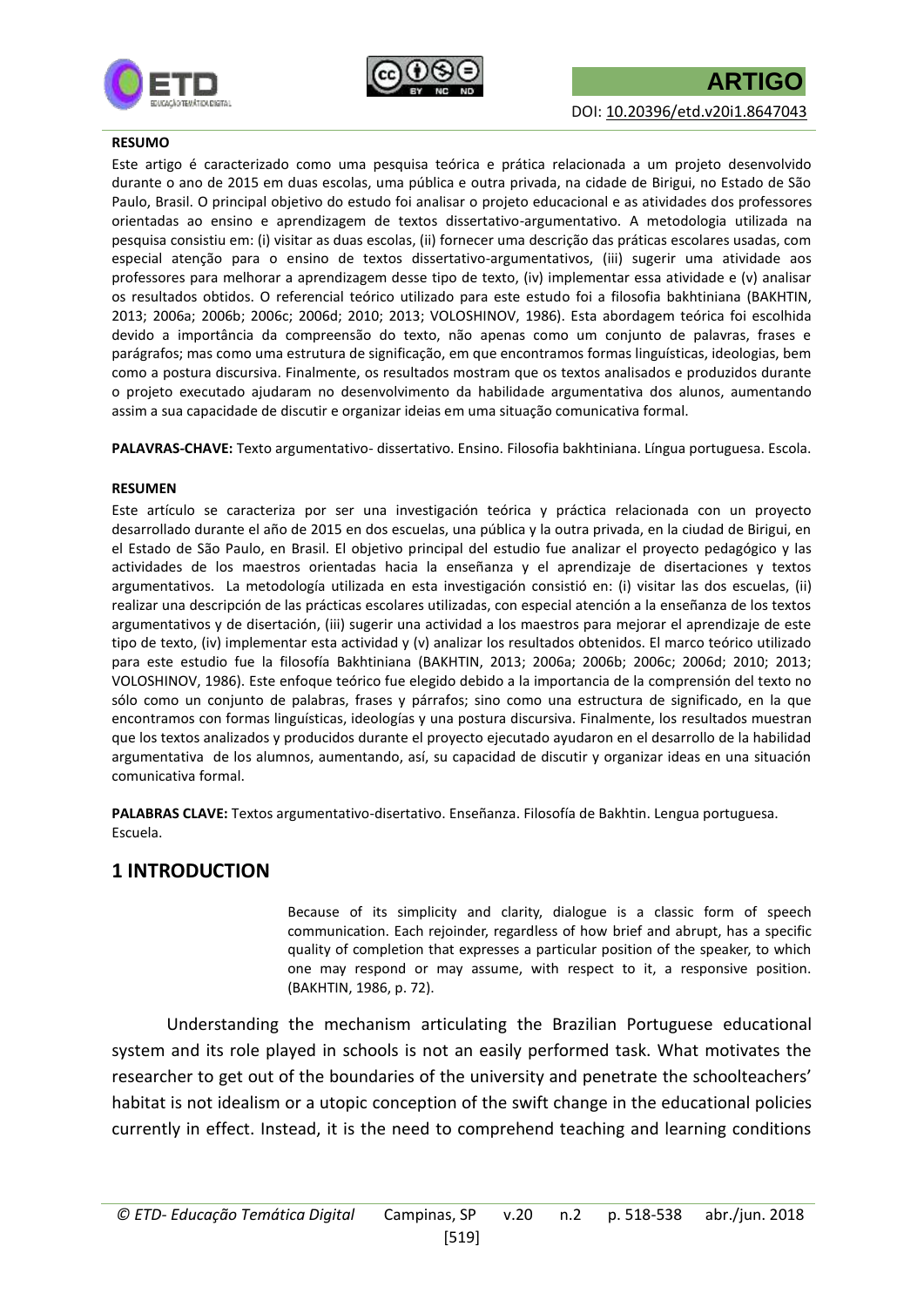



**.** 

DOI: [10.20396/etd.v20i1.8647043](http://dx.doi.org/10.20396/etd.v20i1.8647043)

from the perspective of its methodological and practical execution, so that we can, then, (re)think our educational models.

In order to do that, the researcher must qualify his/her beliefs of what is and what should be a model school. Besides that, he/she needs to observe in practical terms the dialogues and tensions experienced in this environment among particular individuals, who are members of certain socioeconomic and historical groups. After that, the specialist must extract out of every event the remarkable peculiarities pertinent to a study of the community and its ideologies, which act in the paths of speech, asserting the positioning of its speakers<sup>4</sup>.

As Bakhtin (2006a, p. 289, free translation) proposes, one must conceive the enunciation as "a chain in discursive communication. It is the active positioning in this or that field of object and of meaning". We point out that our main purpose is not to make a comparative analysis between classrooms, or between schools. Our fundamental interest is to comprehend educational conditions in each school and, from this understanding, propose a didactic project focused on attending demands in teaching and learning, specifically when related to our object of study, the *argumentative text* inserted in the textual typology of argumentative dissertation.

We have selected texts of argumentative character because, according to Platin (1996), the argumentation acts upon human behavior, therefore, it permeates interests, the particularities of the target to be attained, the values employed in discourse, amongst other areas. Hence, we understand that, as we reason, we come to integrate the other, to participate in a dialogue with him/her. In that manner, the dialogic principle of language is fulfilled, in accordance to the Bakhtinian proposition:

> Dialogue, in the narrow sense of the word, is, of course, only one of the forms  $-$  a very important form, to be sure – of verbal interaction. But dialogue can also be understood in a broader sense, meaning not only direct, face-to-face, vocalized verbal communication between persons, but also verbal communication of any type whatsoever (VOLOSHINOV, 1986, p. 95).

Assuming, then, that the relevance of associating the Bakhtinian studies to argumentative matters, this study is characterized as a theoretical and practical research derived from a project developed during the year 2015 in the context of schools pointed out in the following topic. We emphasize that our main goal was to analyze the pedagogical

<sup>4</sup>As explained by Ponzio (2010, p.9, free translation), the Russian word *postupok*, action, "contains the stem 'stup', which means 'step', the action in the form of a step, of initiative, movement, risky action, of taking a stand. It is in the sense of taking a stand that it is possible to perceive Bakhtin's philosophy. We stress that the philosopher's objective is to answer how it is possible to investigate, in a liable manner, the singularity (in Russian, *edinstvennji)* which constitutes and penetrates the human act without losing sight of its general character.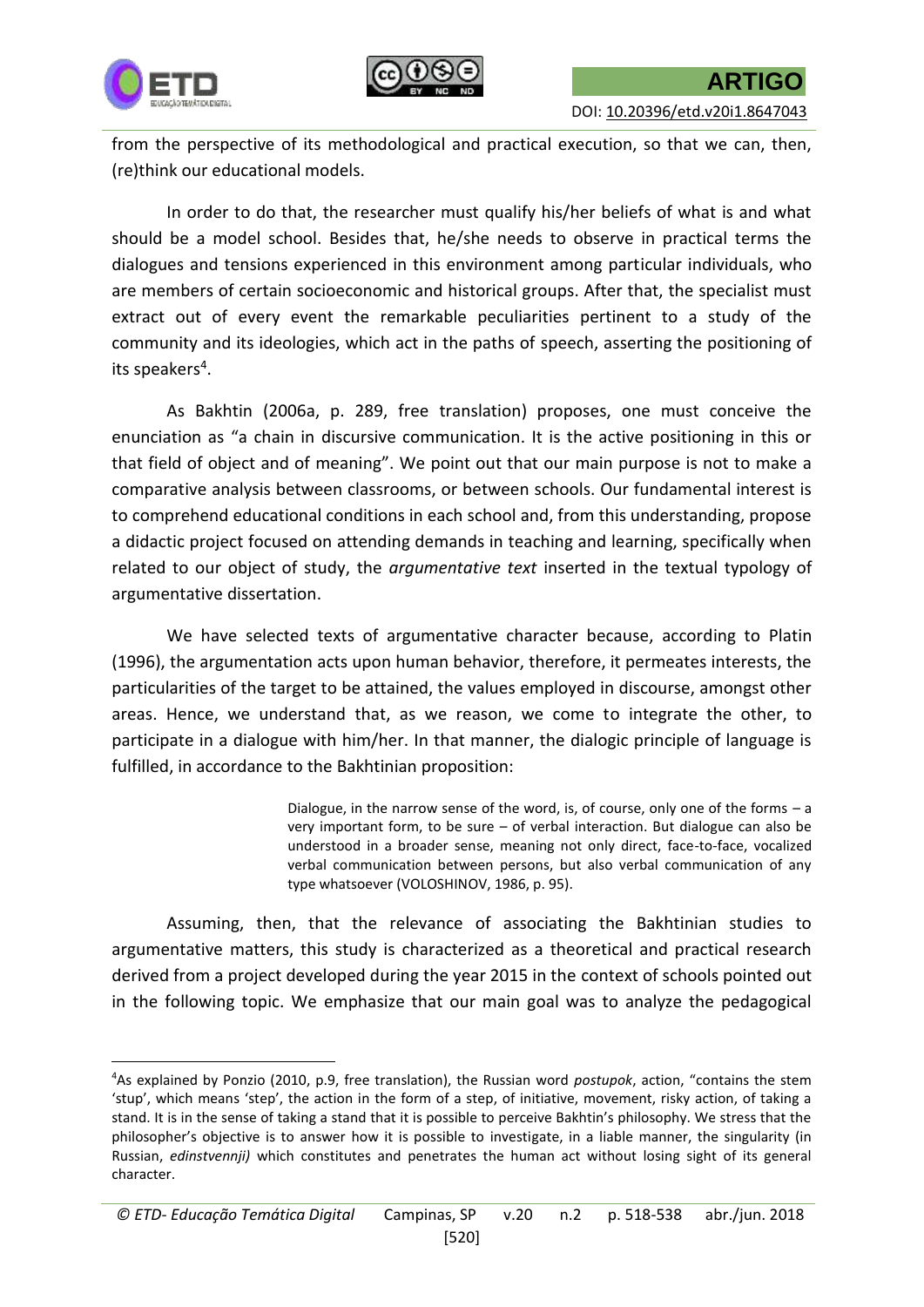

DOI: [10.20396/etd.v20i1.8647043](http://dx.doi.org/10.20396/etd.v20i1.8647043)

project and the teacher's activities oriented towards teaching and learning of argumentative and dissertation texts, so that we could propose our own didactic project.

The methodology used in this research comprised: (i) visiting both schools, (ii) producing a description of ongoing school practices, with focus on the teaching of argumentative and dissertation texts, (iii) suggesting an activity to the teacher in order to improve this apprenticeship, (iv) implementing this activity and (v) analyzing obtained results.

The theoretical framework used for this study was the Bakhtinian philosophy (BAKHTIN, 2013; 2006a; 2006b; 2006c; 2006d; 2010; 2013; VOLOSHINOV, 1986). This theoretical approach was chosen due to the importance of comprehension of the text not just as an amalgamated set of words, phrases and paragraphs; but as a structure of significance, in which we encounter linguistic forms, ideologies and discursive stance (cf. BAKHTIN, 2006a).

Dealing with the work of Brazilian teachers, we face a series of questions and, most importantly, difficulties. Therefore, this article aims to present the results of a project which lends itself to aiding future investigators that, like us, lean themselves over the reality of Brazilian schools and also want to propose activities that orient improvement in the teaching and learning of Brazilian Portuguese, specifically in the production of argumentative texts.

We highlight that this article presents the results of an independent project developed by the authors, since 2013, entitled Theory and practice: a Bakhtinian perspective. The aim of this project was - and continues to be - to investigate the theoretical and pedagogical permeability of the concepts of Bakhtin's philosophy in the classroom. At each new stage of the project, new researchers are invited; as well, the results are published in scientific journals (cf. COSTA; COELHO, 2013; COELHO; COSTA, 2013).

We have chosen to approach Bakhtin's philosophy in Education for several reasons. Among them, we selected three. Firstly, the philosopher of language, Mikhail Bakhtin, became known and diffused in this field from 1980, being considered one of the currents that most influence the models of education in Brazil. Secondly, this theory is referenced in most of the official documents that regulate Basic Education in the national territory. Thirdly, Bakhtinian concepts influence the thematic and structural organization of the didactic materials of most educational systems in the country - for example, the notion of discourse genres. These are the main reasons that motivated this study and the project in which it belongs. Having exposed our analysis proposition, we now move to its description and put it into practice.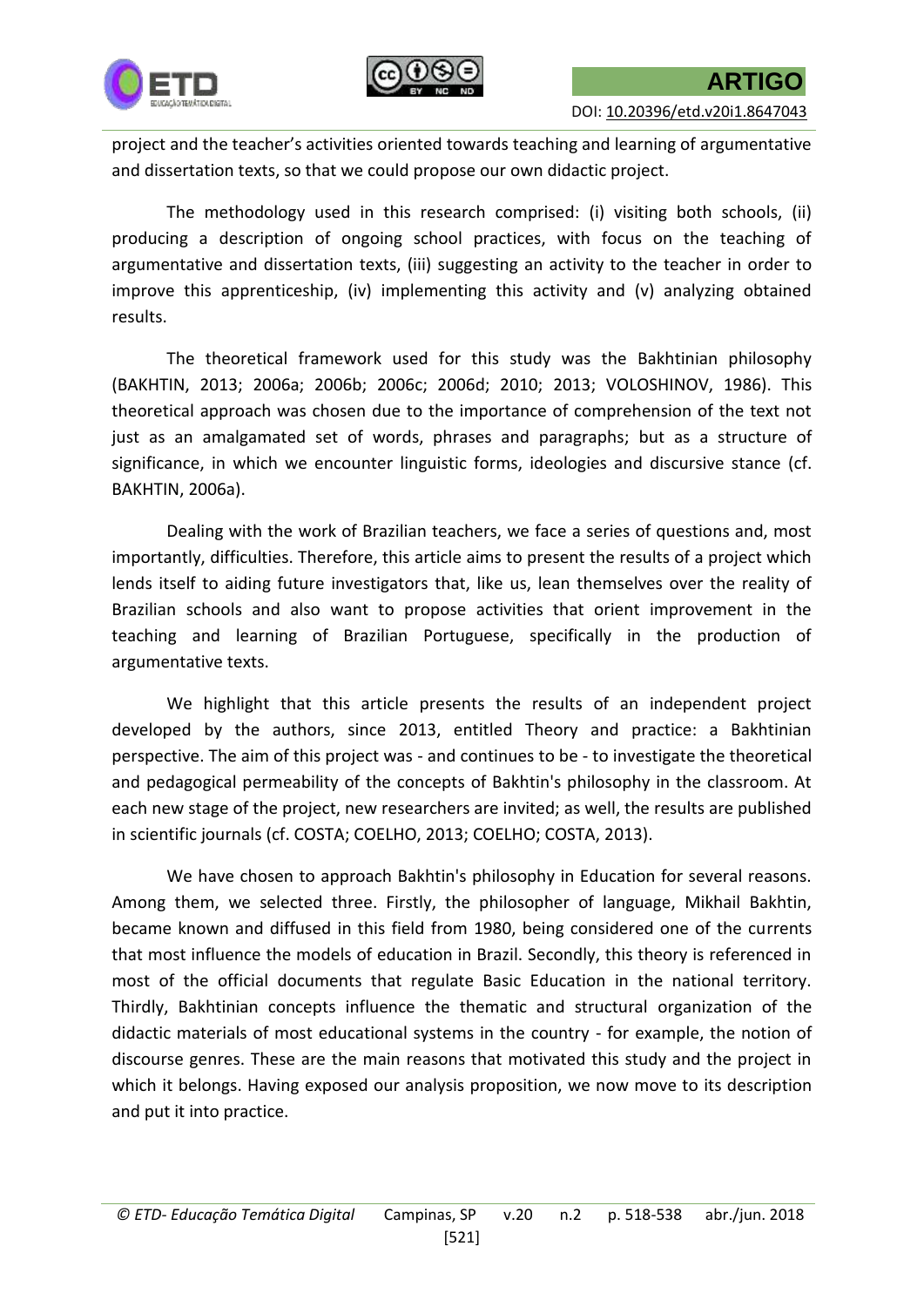



### **2. SCHOOLS A AND B: A SOCIAL AND HISTORICAL CONTEXT**

Penetrating the school and examining its bases, conflicts and discursive spheres in an adequate and coherent way are indispensable steps for the proposition of new pathways, as well as for the revision of the ones already trodden. With that in mind, we have executed the following project.

In 2015, we visited two schools in the countryside of the State of São Paulo, located 530 km away from the capital. Both of them are situated in the outskirts of the city, hosting students of very diverse profiles. One school (hereinafter School A) is public, and admits students from the 5<sup>th</sup> year of Elementary School to the 3<sup>rd</sup> year of High School (senior year), coming from nearby neighborhoods and rural areas. The other school (hereinafter School B) is private, and admits students from the  $1<sup>st</sup>$  year of Elementary School to the  $3<sup>rd</sup>$  year of High School, coming from several of the city's neighborhoods and even from adjacent cities<sup>5</sup>.

The period these schools have been operating is also different: School A was founded in 1993 and School B, in 2005. We observe, still, that School B belongs to an educational group operating since 1999, whose students sum more than 10.000 (counting schools and faculties) derived from more than 35 cities of the State of São Paulo. Such condition provides School B with a bigger physical and financial space, which reflects in its facilities and its performing policies in the market.

Concerning the internship in these institutions, we point out that we stayed 120 hours (h) in these centers, being 60h in each educational institution. Out of these 60h, 20h were spent in observation, 10h in the principal's office and 30h in the intervention project.

As scope for our study, we have selected the  $3<sup>rd</sup>$  year of High School (henceforth  $3<sup>rd</sup>$ HS), last cycle for basic education in Brazil. We have worked, therefore, with two classrooms, one from School A and the other from School B, designated henceforth as *classroom 3rd HS A* and *classroom 3rd HS B. 6*

**<sup>.</sup>** <sup>5</sup> Here we label the schools and their classrooms, teachers, students and staff using an alphanumeric system, once we agreed with the institutions that we would maintain anonymity as a way of preserving the integrity of the participants in the field research. We draw attention, still, that all data here presented is official and was provided by the institutions themselves, as, for example, the information about the "High School National Exam" (ENEM) and the "Development Index for Education of the State of São Paulo" (IDESP). In addition, all participants from both schools signed the consent form, thus guaranteeing all necessary ethical procedures for the execution and subsequent disclosure of data from this study.

 $6$ We have selected the 3<sup>rd</sup> HS because the Ministry of Education in Brazil, by means of the ordinance 2.941, has rendered the demand of mandatory essays in all the selection processes from higher education institutions. Therefore, all the students coming out of HS will inevitably have to produce an essay to continue their studies in the higher education level. Usually, the textual typology requested the very combination of argumentation and dissertation, which justifies the focus of this project on the  $3<sup>rd</sup>$  HS.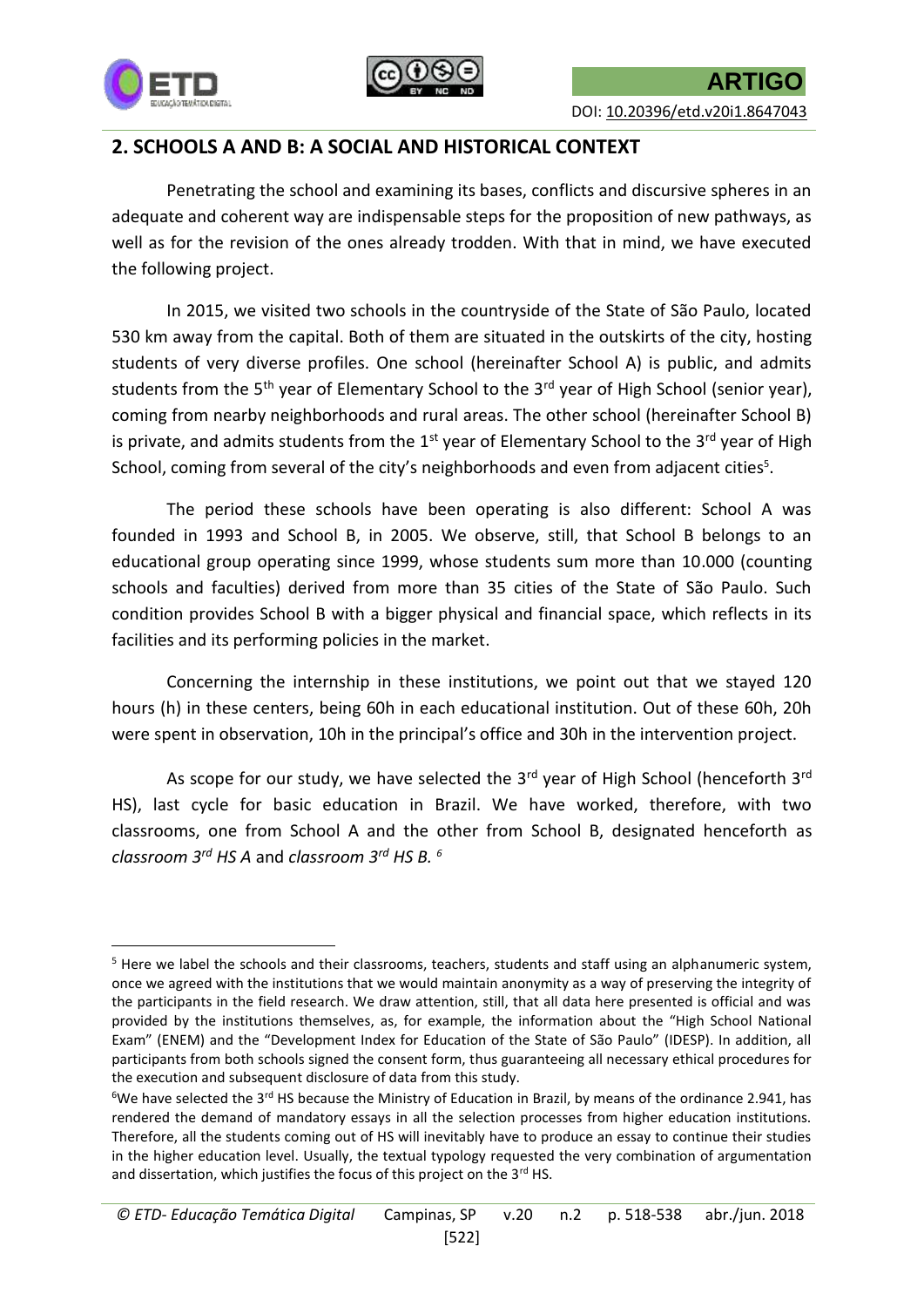



Having placed the schools in time and space, we can say that, in this topic, we stress the general aspects and peculiarities of the visited school environment and of our research. In the next item, we will approach the subjective features, thus dialogical, which interfere in and constitute the teaching objects presented in these schools, with focus in the teaching of the argumentative and dissertation text. This because, as defended by Bakhtin (2006c, p.402), "hidden behind this contact [between texts] lies the contact between individuals and not between things (at the limit)". After comprehending this choice of route, we move forward on our journey.

## **3. ONGOING SCHOOL PRACTICES: THE ARGUMENTATIVE AND DISSERTATION TEXT INSIDE THE CLASSROOM**

As a methodological and theoretical means to comprehend ongoing school practices in the visited schools, we have primarily opted to observe how the government's official organs in Brazil establish these practices in the school system. In order to do that, we searched support on the *National Curricular Parameters* (henceforth *NCPs*), in its high school version (BRASIL, 2000), and in the *Curricular Orientation in Portuguese Language for High School* (BRASIL, 2006). In a general way, we can infer on the governmental stance from reading the first paragraph in the NCPs:

> High school in Brazil is changing. The consolidation of the democratic State, new technologies and the changes in the production of goods, services and knowledge demand that the school provides the students with integration to the contemporary world in the fundamental dimensions of citizenship and work. (BRASIL, 2000, p.4, emphasis added; free translation)

As we have pointed out in the highlighted excerpt, there is a purpose in the direction of the promotion of citizenship and work. One supplements the other. Thus, education and its structures need to maintain themselves alert to the fundamental dimensions which provide apparatus and support to the democratic State, that is, citizenship and work. This is confirmed by the words of the Russian philosopher Bakhtin (2006a, p.330, free translation):

> All live, competent and impartial observation made of any position or any point of view always conserves its value and its meaning. The one-sidedness and the limitations of point of view (from the observer's position) can always be corrected, completed and transformed (enumerated) with the aid of the same observations carried out from other points of view. The poor points of view (lacking live and new observers) are infertile.

Hence, in accordance with the Russian researcher, we understand that the State's point of view is not unique, static and monologic. Unlike that, a dialogical relation allows an exchange between both parties: from the State to the school, as well as from the school to the State. Thus, these exchanges between State and school are not unilateral, once the school and the State have to interact and their perspectives and limitations have to be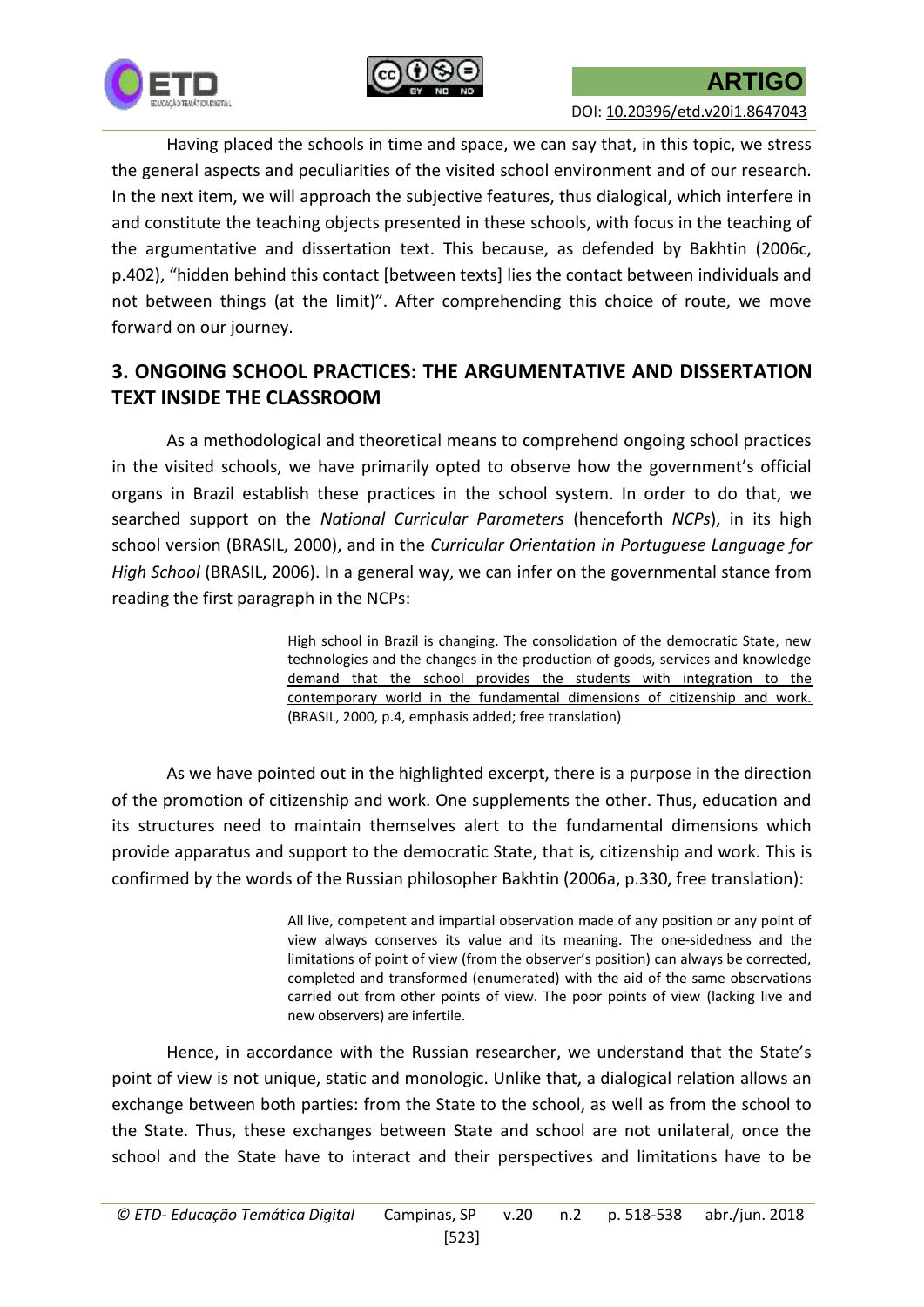



corrected, completed and transformed, as above mentioned by Bakhtin (2006a). The existence of this dynamic permits us to agree with the definition on the action of teaching proposed by Freitas (1996, p. 173, free translation):

> Educating is not to homogenize, to produce in large scale, but to produce singularities. To let surface the diversity of idiosyncrasies in the manners of being, of acting, of constructing: to permit the counter-word. Educating is to elevate the student to the position of author, to be the one to say his/her own word, to interact with the language, to penetrate into a live and real writing.

Still, accomplishing this exchange in an effective way demands work from the teacher that makes the dialogue between students and their object of study feasible. This interaction is made viable with the creation of public measures that provides support to this practice. In Brazil, that has actually taken place when the Bakhtinian theory was inserted in the epistemological framework of educational studies. As alleged by Barbosa (2001, p.91, free translation):

> In fact, the casting of genres as a teaching-learning object implies a change of perspective, of objectives, contents and methodology: instead of establishing practices and general goals which aim at the construction of capabilities, competences or the use of strategies, as it is usual in the curricular programs of Portuguese Language, we now deal with contents which are proper for teaching – the genres of speech, around which the practices of comprehension and production of texts are organized.

Through this conception of these educational objects (that is, what to teach inside the classroom), the teacher can apply a methodology and an epistemology which allow a more responsive meditation over the condition of the production, circulation and reception of texts in the several spheres of human action. That is because one will be able to understand, based on Bakhtin (2006c, p.401), that "the text only comes to life when in contact with another text (context). Only from the perspective of this contact of texts emerges the light which illuminates retrospectively and prospectively, launching such text into the dialogue".

According to Bakhtin (2010), the action is responsive and responsible, because as we act, we take on a responsibility and we respond with our actions to the ones that preceded us and the ones that will succeed us. The way Bakhtin has found to elucidate the singularity of actions without degrading them into generalizations was the following: to understand that each act we do is defining our existence like a signature.

Bakhtinian philosophy embraces language as it is used in dialogue, thus, it is opposed to the lexical and finalized state of word. Coupled with a strong emphasis on the essential authorial relationship between participants, the responsive and responsible act is a way of being and of inhabiting the world. In other words, authorship is the mark of presence and, consequently, of existence of a person, who is never alone. One summons another, even in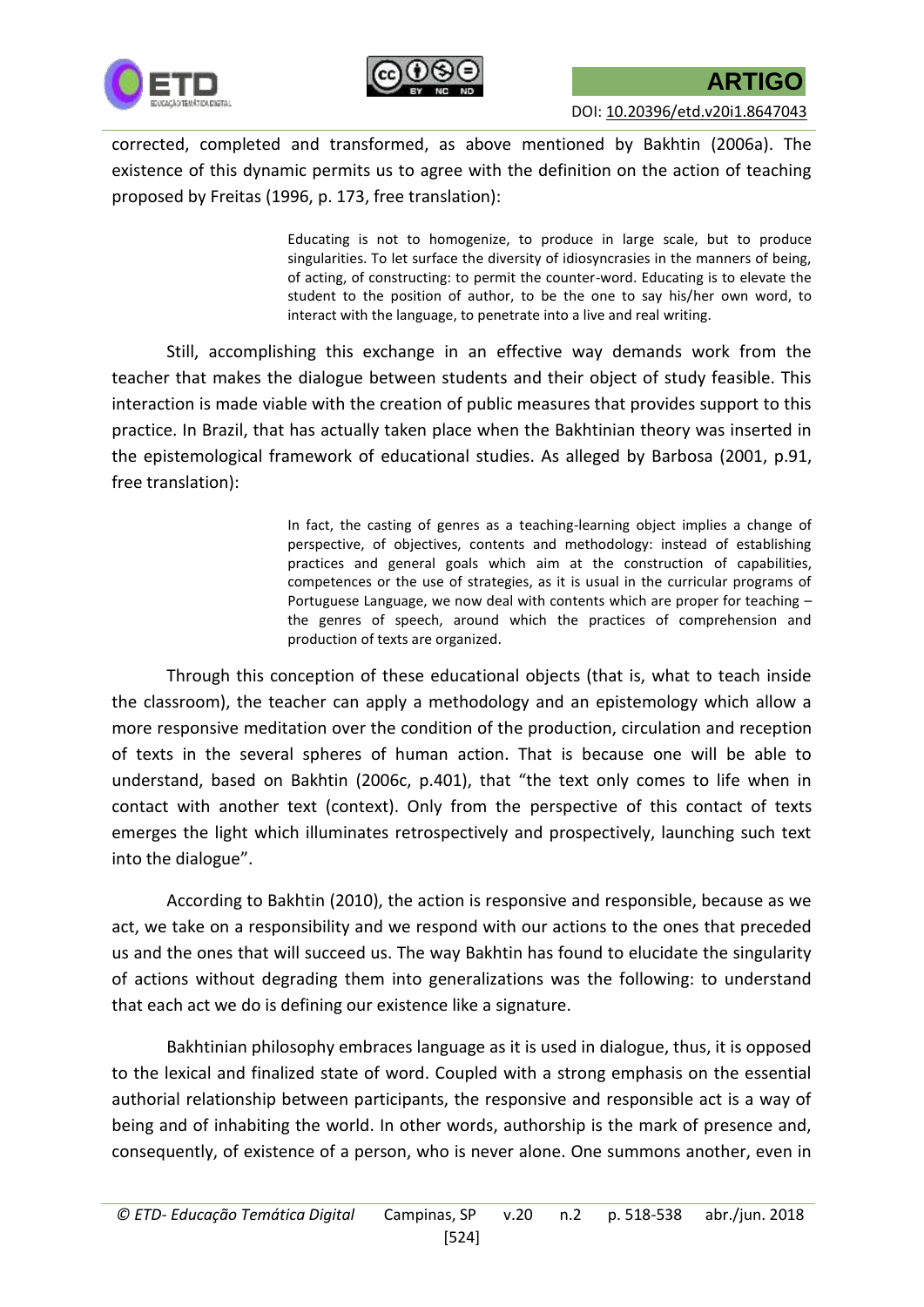



a monologue. Therefore, the concept of dialogism calls the notion of authorship and vice versa. We mark a presence and define our existence, when we position ourselves in the world. Knowing that no statement is the first or only one, we are always in dialogue, whether in the oral modality or in the written modality of the language. From this perspective, the production of school essays was reevaluated in its principle and its function in this study.

We need to refer to past studies to understand this textual typology. The essay was, until 1990, treated by the teachers as a means of verifying and evaluating learning in the student's grammar competences in the exercise and use of the language's written form. Using this approach, the social, cultural and historical functions, which interfere in the production of writing, were dismissed. Differently, the genres of speech proposition considers the enunciation as a concrete enunciate in its dialogical relations, which, in turn, assumes a responsive and responsible action from the speaker-, the Brazilian educational system and the community of teachers and students had to review their concepts of text and notions of grammar.

However, this change has not taken place in an effective and satisfactory manner. Up to this moment, we possess a vertical overview, once the State has proposed that the NCPs followed the Bakhtinian theory, but has not presented the necessary conditions for this theory to be enforced in the school environment in an efficient way. We point out that there were indeed several attempts from both parties, since the dialogue between school and State does exist. However, we cannot yet say that the execution has been fulfilled and the Bakhtinian studies were really inserted in the Brazilian educational context, as alleged by Rojo (2000).

The work we have performed in 2015 alongside the two schools is a testimony to this fact. They still maintained vestiges from the old model, that is, they understand the production of text as a means of evaluation and control of grammar rules and the use of the written language. However, there was, mainly among the younger teachers, the perception of theoretical change in the Brazilian pedagogical stance. This was also noteworthy in the system of workbooks adopted by both schools – both on the State of São Paulo's workbook, at School A, and the Dom Bosco's one, at School B – for they acknowledged, each one in its own manner, that the text constitutes dialogical relations with the context of production, circulation and reception.

In School A, teaching is generally anchored in didactic devices: chalk, board and workbooks. The teachers' didactic gestures were summarized in correcting exercises, reading activities and theoretical explanation, this last one being more prescriptive than descriptive of the language phenomenon. That way, the classes' content was transmitted, in fact, not being inserted in the students' context, so that they could interact with the language's mechanisms and its rules of grammar regulation.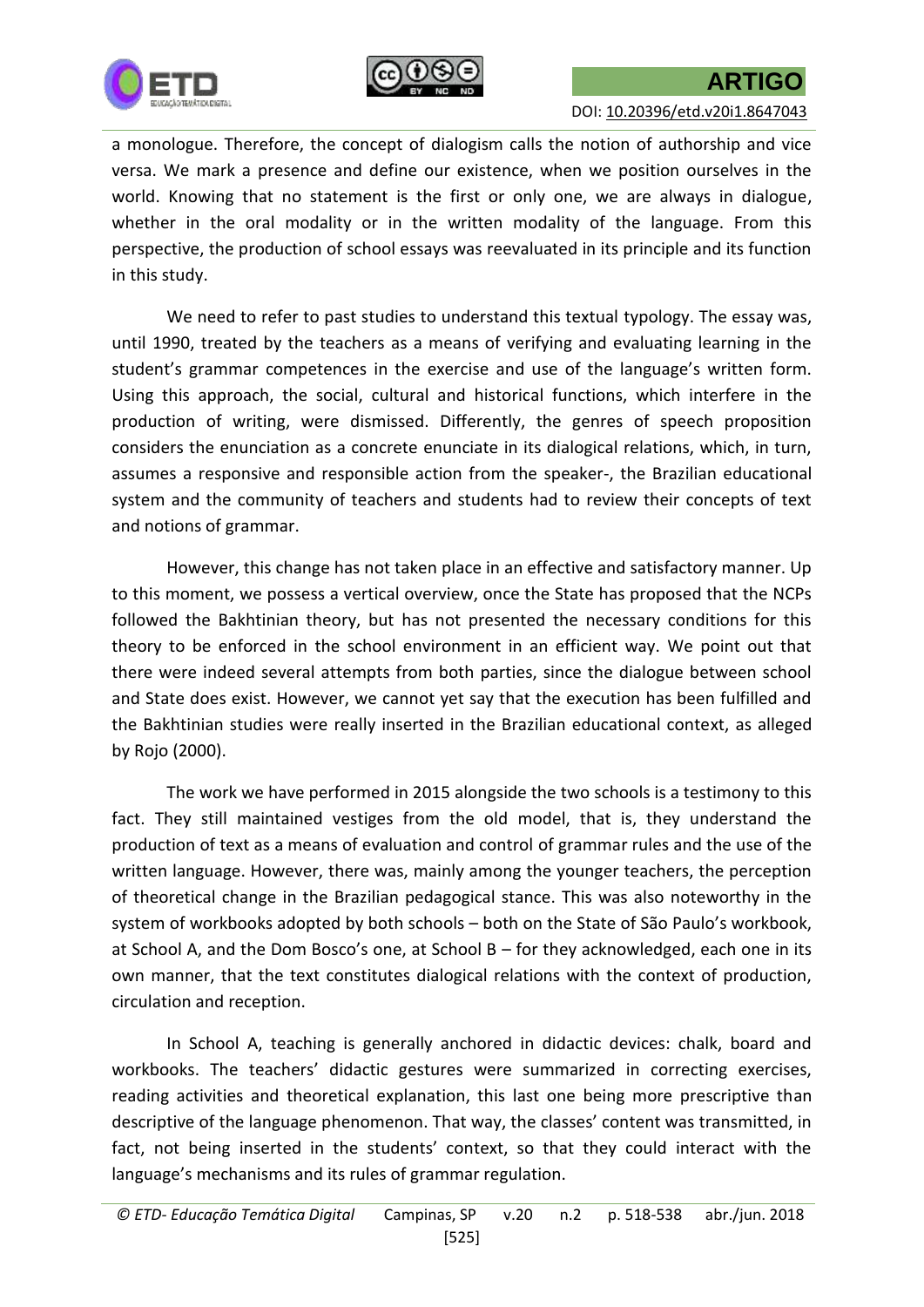



Now, in School B, teaching was supported by the board, chalk, workbooks and audiovisual media, like movies, video classes, PowerPoint presentations, etc. Thus, teachers had a broader dynamic in the school environment, so that the students could search for educational objects in different collections, printed as well as virtual. For that reason, contents were more diverse; nonetheless, evaluative processes privileged the educational objects mainly inserted in the workbooks' material, which narrowed the teachers' independent course of actions.

We then note that, in both schools, there are resources, professional personnel and different propositions, but they continued to reproduce the traditional pedagogy in which the text is maintained as being the means of evaluation for the language in written form. The text, considering the Bakhtinian philosophy, should be understood as a practice in the school environment and not only as a school content.

According to Schneuwly (2009), school has become an agency for inventing new applied genres. That is so because school injects objects to be taught into society, but there are knowledge objects and diverse practices in the everyday language that may cause paradox between what to teach and how to teach. These objects, ultimately, are not the equivalent to the ones found outside the school walls. Therefore, they are intimately associated with the practices in which they originate themselves, i.e., the school creates and teaches its own genres. Schneuwly (2009) proposes that these knowledge objects be taught in their own spheres of production, circulation and reception, maintaining the relation between speech genres and the teaching practices.

For that reason, the relationship among teacher, student and educational object is so complicated. The student belongs to a certain social sphere, with all its diversity. The teacher, inside of the school's politics, creates a pedagogical sphere with its own textual and discursive typologies. Finally, the educational object is not a reflection of the conditions that have caused itself to be inserted in the school's curriculum, but a refraction of the social, historical and cultural aspects that maintain it in this curriculum.

Thus, the difficulty found by schools and its members in putting the Bakhtinian philosophy into practice is this lack of comprehension that, inside the school, there are spheres of distinct human agency, which usually are not the same as the ones performed in contemporary society. For this reason, although School B resorts to new digital media with more frequency than School A, both continue to privilege the use of written production as a primary tool for evaluation.

Another interesting fact that we have observed in the strategy for the teaching of text production – specifically in its argumentative and dissertation form, which is the focus of this study –, is the lack of a theoretical distinction between the concepts in discursive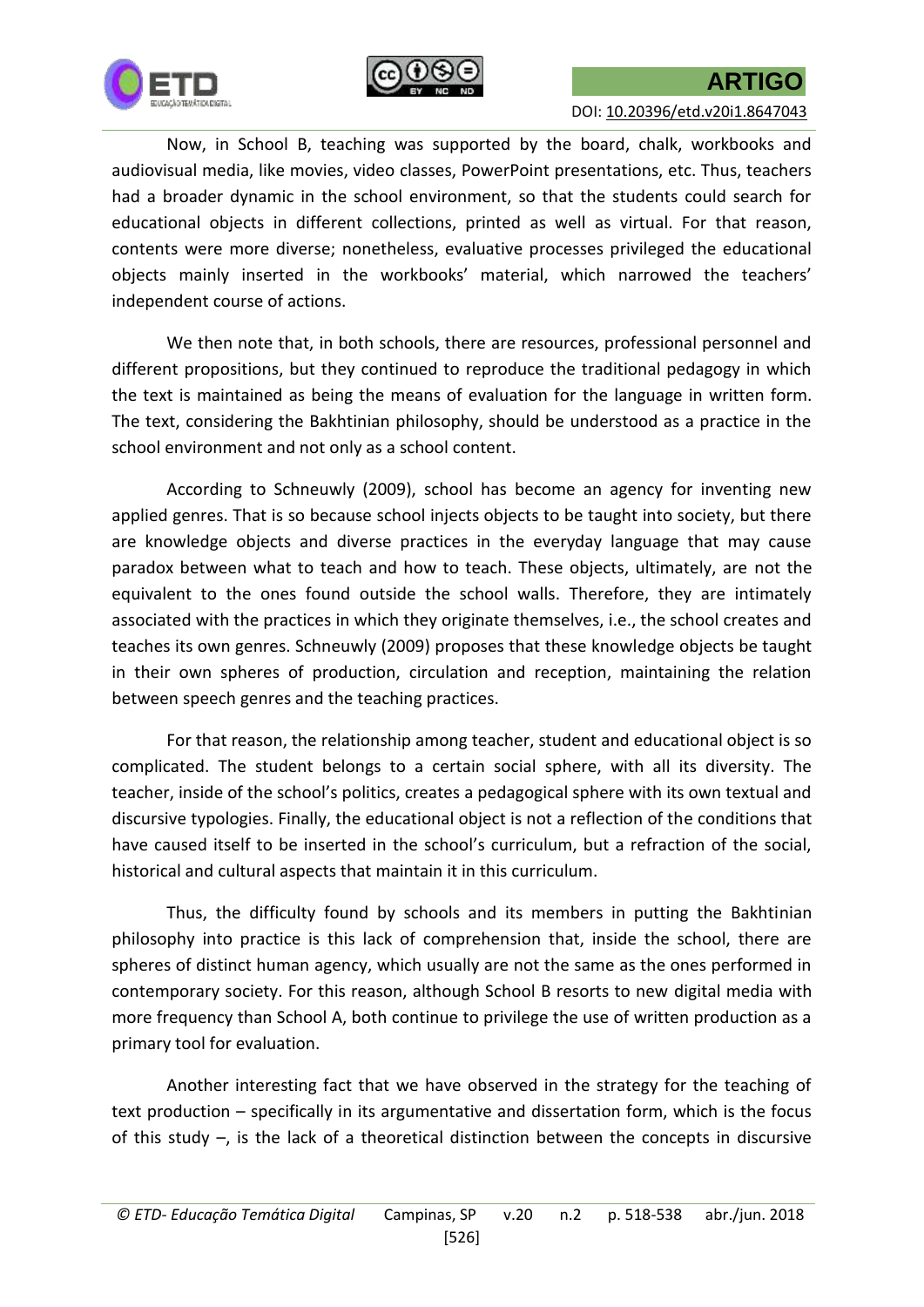



typology and textual typology. Therefore, we consider this discrimination an essential one for a methodological improvement in the teaching of text production:

> It is necessary [...] to discern textual typologies from discursive typologies. The former, in a general way, classify the texts based on its form, structure or function. Thus, we can talk about, for example, instructional texts – whose purpose is to instruct – or about humorous texts, or commercial ones – whose purposes are to entertain or sell/buy.

> Likely, the textual typology you know best is the one based in the analysis of forms and structures, the one that sets apart texts into narrative, descriptive and dissertation (or argumentative and dissertation) text. [...] Now, the discursive typologies are linked to the social circumstances of production and circulation of discourse and, consequently, of the texts that aggregate these discourses.

> Many of them divide the texts by spheres of production and circulation, mentioning discourses (or texts) related to journalism, science, literature, politics, pedagogy, etc. Others focus on the way of diffusing discourses and they will speak of authoritative, ludic, plastic, persuasive, polemic, polyphonic discourses, among others. Others still, will classify the discourses based on its themes, creating types such as: economic, police, medical, psychoanalytical discourse, etc. (BRAIT; ROJO 2003, p. 30-31, free translation)

Therefore, we can comprehend that the argumentative and dissertation text is a textual typology and, thus, in its teaching process, its argumentative function must be privileged. Hence, it is importance to relate the Bakhtinian theory to a more concerned perspective about the argumentative role of language, which strengthens the basic principle of dialogism and stylistic aspects. This is because, according to the very words of the Russian philosopher, "the grammatical forms cannot be studied if their stylistic meaning is not taken into account. When isolated from the semantic and stylistic aspects from language, grammar inevitably degenerates into scholasticism." (Bakhtin, 2013, p.23, free translation).

With this overview of the teaching practice in Brazil and specifically in the chosen schools in mind, we can understand part of the Brazilian educational system: from theory to practice. In the next topic, we will describe the didactic project performed by us and comment on its results. We emphasize that our commitment in this project was to observe both the stylistic aspects and the dialogical mechanisms and strategies present in the construction of the concrete enunciation so that we can, thereby, fulfill what is proposed on the NCPs under the aegis of the proposal for speech genres (BAKHTIN, 2006a).

## **4. A DIDACTIC PROPOSAL FOR THE TEACHING OF ARGUMENTATIVE AND DISSERTATION TEXTS**

Following our methodology, we detail our suggestion for a teacher's activity, that is, our didactic project performed to improve the teaching of argumentative and dissertation texts in the visited schools. We highlight that the didactic strategy and the scheduled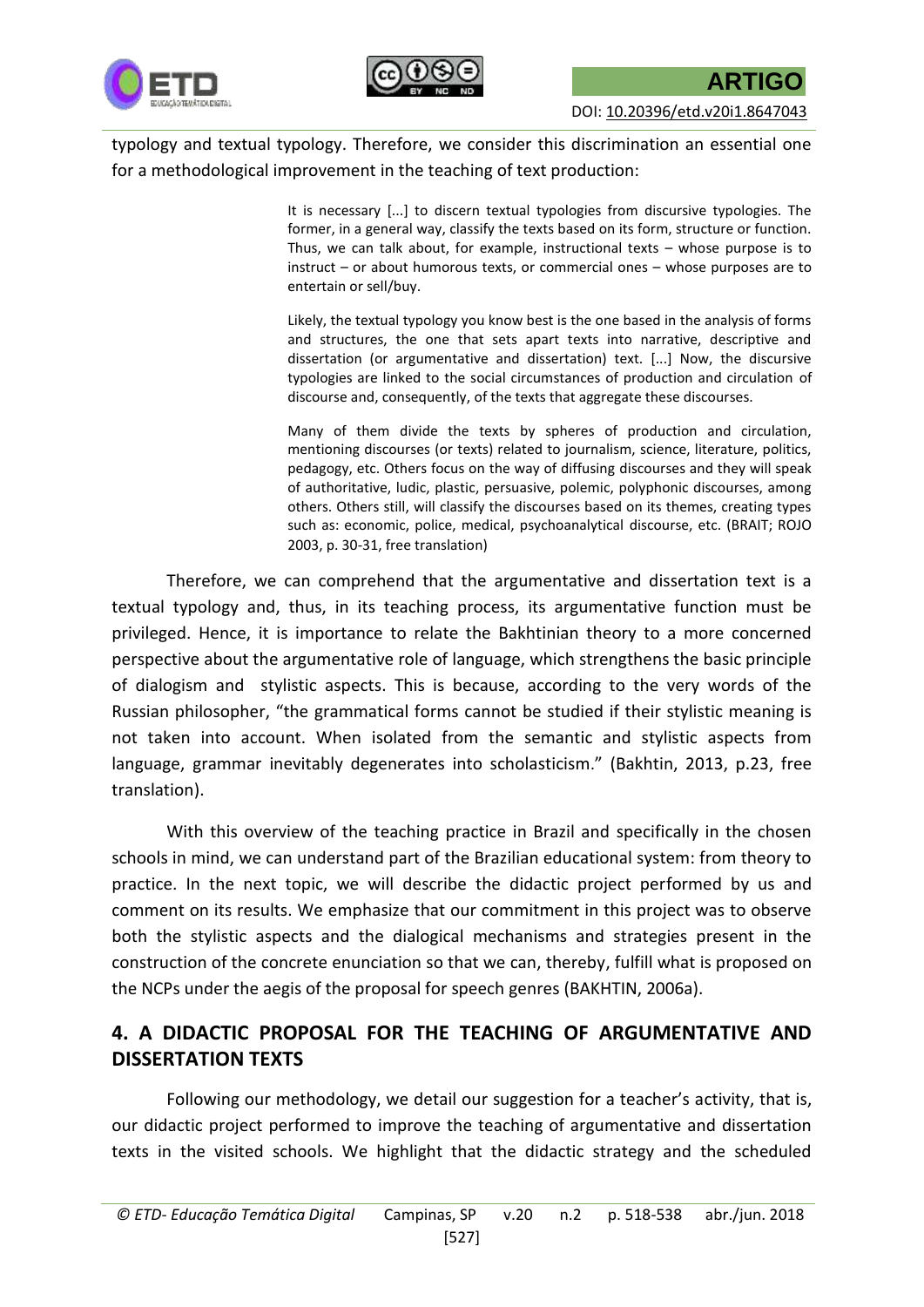



content were the same for both institutions. Thus, our main objectives within this project were to conceptualize and detail on appropriate discursive productions for the comprehension and, mainly, the construction of arguments in written texts. That is so because, as it is proposed by Bakhtin (2006a, p.371, free translation):

> The enunciation (production of discourse) as a whole belongs to an entirely new field of communication (as a unit in this new field) […]. This field is directed by a specific law and in order to be studied, it requires a special methodology and even, one can openly say, a special science (a scientific discipline)."

In that sense, we engage in the development of the capacity to select, organize and dispose of ideas and arguments inside of a textual typology, in our case, the argumentative and dissertation text. This textual typology enables the defense of a responsive stance inside of a polemic situation inserted into a specific context, for example, the discussion of themes such as abortion, animal cruelty, political corruption, etc.

Our main goals were to: (i) use linguistic knowledge from the students to get them to produce argumentative texts; (ii) identify argumentative operators in several forms of possibilities, for example, magazines, newspapers, scientific journal, propaganda, etc.; (iii) recognize authorial styles (that is, diverse points of view of determined theme) in argumentative texts; (iv) select adequate arguments to the proposition of the argumentative and dissertation text.

The didactic project's methodology was conceived in four stages and each stage was divided into three phases, which were: (a) presentation of the educational object; (b) dialogue between the disciplinary contents and its manifestation in different discursive spheres and (c) exercise and use of language. Out of the four stages, two of them were in a group and two, individual. The sequence was: 1. individual; 2. in a group; 3. individual; and 4. in a group.

To clarify about how we executed the project, we present the table below, which summarizes the amount of classes used for every stage and its objectives, its didactic materials and specific actions involved.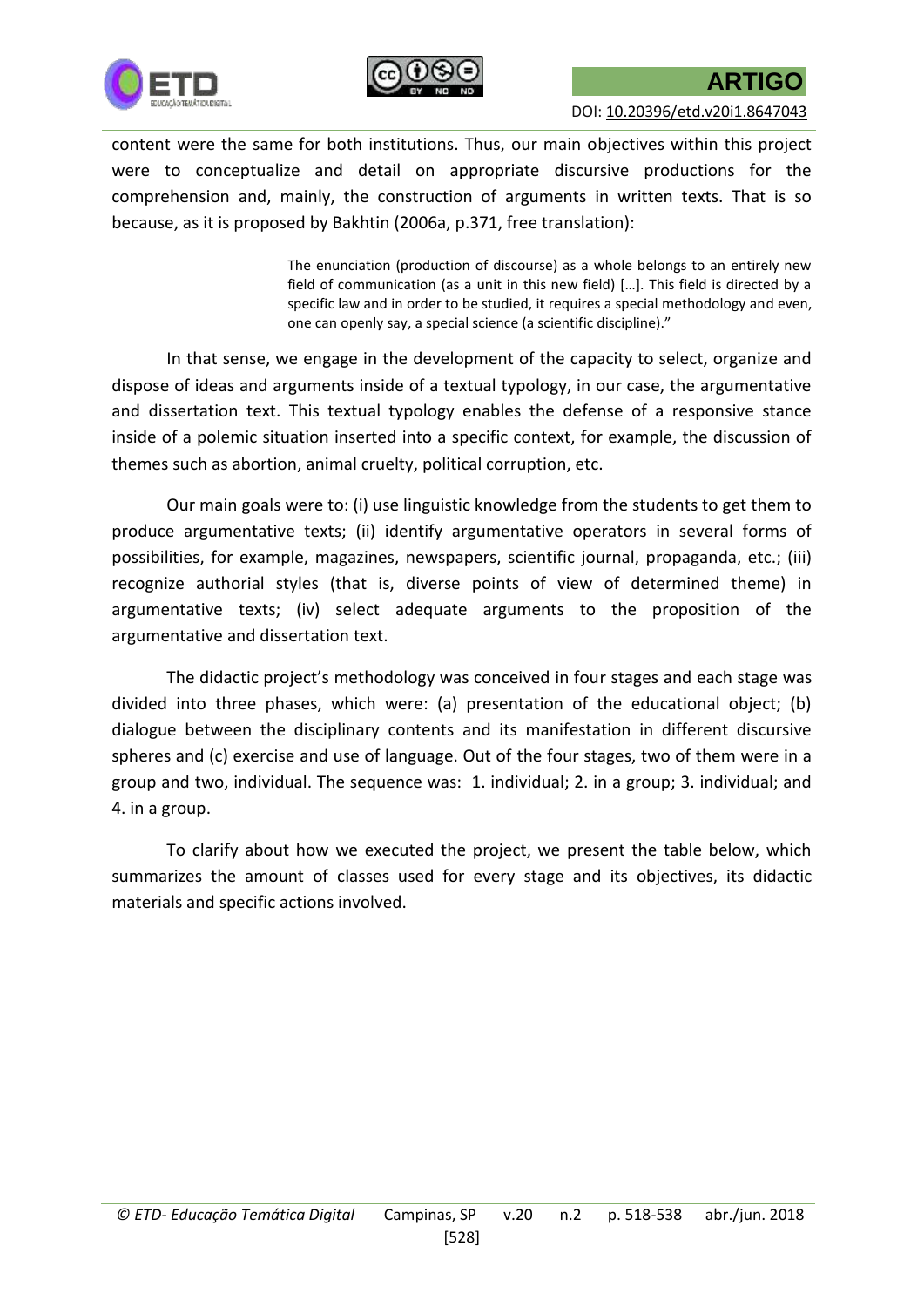





DOI: [10.20396/etd.v20i1.8647043](http://dx.doi.org/10.20396/etd.v20i1.8647043)

| <b>TABLE 1. DIDACTIC PROJECT: EXECUTION SCHEDULE</b> |                                               |                                                                                                                                                                               |                                                                                                                                                                                                                                                                                                                                                        |                                                                                                                                                                                                                                                                                                                                                                                                                                                                             |
|------------------------------------------------------|-----------------------------------------------|-------------------------------------------------------------------------------------------------------------------------------------------------------------------------------|--------------------------------------------------------------------------------------------------------------------------------------------------------------------------------------------------------------------------------------------------------------------------------------------------------------------------------------------------------|-----------------------------------------------------------------------------------------------------------------------------------------------------------------------------------------------------------------------------------------------------------------------------------------------------------------------------------------------------------------------------------------------------------------------------------------------------------------------------|
| <b>STAGES</b>                                        | <b>AMOUN</b><br><b>T OF</b><br><b>CLASSES</b> | <b>OBJECTIVES</b>                                                                                                                                                             | <b>DIDACTIC MATERIAL</b>                                                                                                                                                                                                                                                                                                                               | <b>SPECIFIC ACTIONS</b>                                                                                                                                                                                                                                                                                                                                                                                                                                                     |
| ı                                                    | $\overline{2}$                                | Recognizing<br>the<br>argumentative<br>quality<br>of<br>the<br>concrete<br>enunciation                                                                                        | Oral<br>explanation,<br>blackboard,<br>chalk,<br>distribution of a collection<br>of famous quotes, group<br>discussion and individual<br>production of text.                                                                                                                                                                                           | 1. Group discussion about famous<br>quotes collected by the teacher.<br>2. Choosing one or two quotes<br>from the collection and writing a<br>short comment on the selected<br>material.                                                                                                                                                                                                                                                                                    |
| $\mathbf{II}$                                        | $\overline{2}$                                | Comprehending<br>the<br>argumen-<br>tative<br>quality<br>based<br>on non-<br>verbal languages                                                                                 | Oral<br>explanation,<br>blackboard,<br>chalk,<br>distribution<br>of<br>images<br>representing several social<br>spheres<br>(advertisement<br>clippings, photographs, art<br>etc.),<br>paintings,<br>group<br>discussion<br>and<br>text<br>production.                                                                                                  | Selecting<br>image<br>1.<br>an<br>and<br>discussing it in its social, historical<br>and cultural meaning.<br>2. Producing an argumentative<br>text, among a group, with a<br>dialogue.                                                                                                                                                                                                                                                                                      |
| III                                                  | 3                                             | Comprehending<br>and<br>producing<br>arguments<br>in<br>visual and verbal<br>materials                                                                                        | Oral<br>explanation,<br>blackboard,<br>chalk,<br>distribution<br>of<br>texts<br>(newspapers,<br>magazines,<br>scientific<br>publications,<br>etc.)<br>and<br>images<br>representing several social<br>spheres<br>(advertisement<br>clippings, photographs, art<br>paintings,<br>$etc.$ ),<br>group<br>discussion and individual<br>production of text. | 1. To grasp the arguments and its<br>placement on the verbal and<br>visual material.<br>2. Debate on linguistic structures<br>found in the argumentative text.<br>3. Individual production of an<br>argumentative and dissertation<br>text.                                                                                                                                                                                                                                 |
| IV                                                   | 3                                             | <b>Reflecting</b><br>upon<br>the<br>types<br>of<br>argumentation<br>its<br>and<br>production,<br>circulation<br>and<br>reception in the<br>contemporary<br>capitalist society | Oral<br>explanation,<br>blackboard,<br>chalk,<br>distribution<br>of<br>texts<br>(newspapers, magazines,<br>scientific<br>publications,<br>etc.)<br>and<br>images<br>representing several social<br>spheres<br>(advertisement<br>clippings, photographs, art<br>$etc.$ ),<br>paintings,<br>group<br>discussion<br>and<br>text<br>production.            | Reflection<br>the<br>1.<br>on<br>how<br>argumentation circulates in the<br>different<br>spheres<br>of<br>human<br>agency.<br>2. To comprehend arguments and<br>their purposes as a responsible<br>act of the individual in response<br>to his/her historical, economical<br>and cultural society.<br>3. Group production<br>of an<br>argumentative and dissertation<br>text that dialogues with one<br>enunciation (a poem, a chronicle,<br>an advertisement, a song, etc.) |

This table is a schematic summary of the didactic project put into action. As such, it synthesizes the performed activities and its methodological procedures. In the next topic, we will discuss the execution of this project, as well as analyze some of the textual productions from each stage.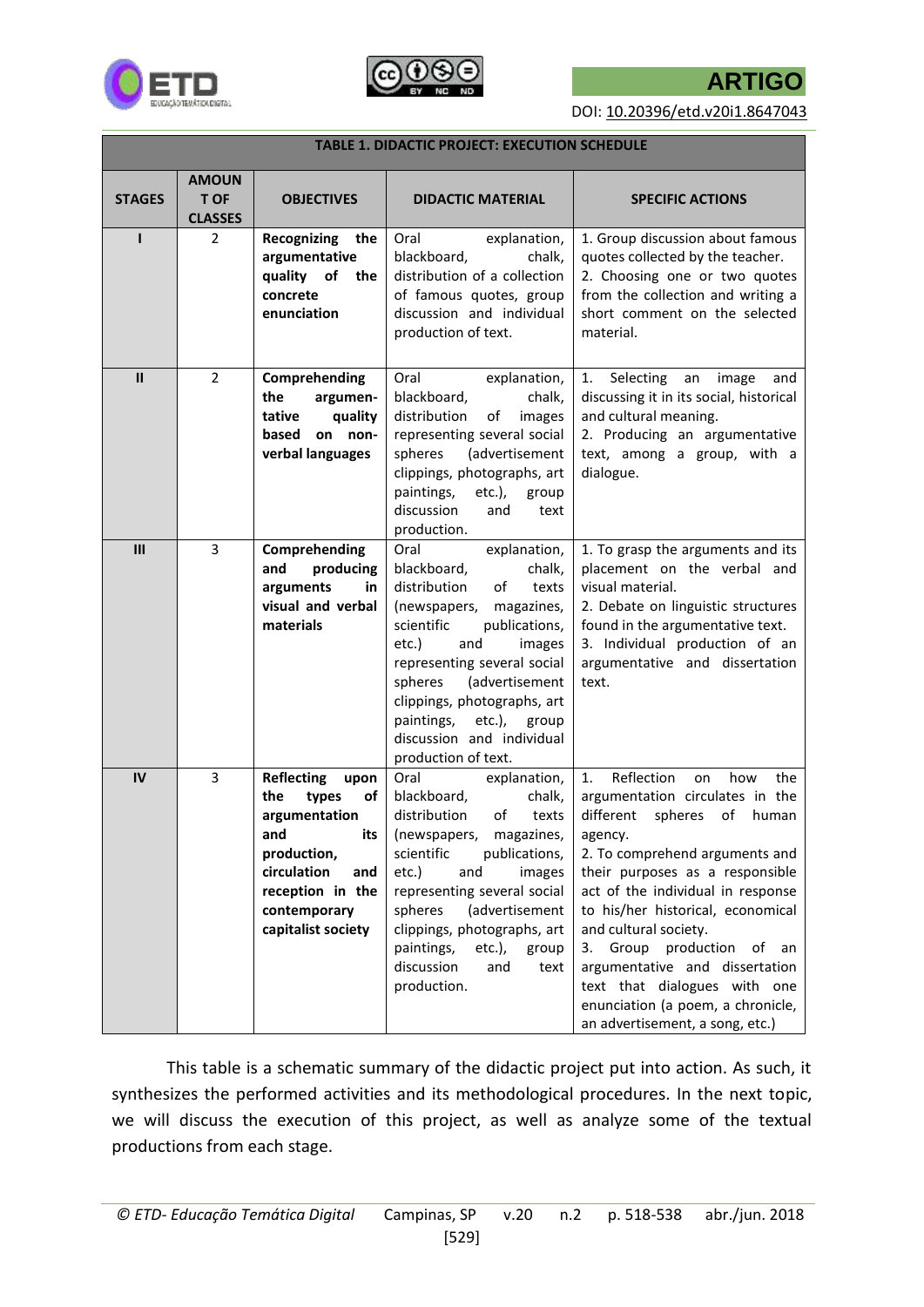



### **5. ANALYSIS OF STAGES AND THEIR TEXTUAL PRODUCTIONS**

In the first stage, we encouraged the student to take a critical stance about statements of strong socio-historical and cultural appeal. We selected famous quotes from great personalities of different nationalities (Confucius, Mahatma Gandhi, Bob Marley, Clarice Lispector, Carlos Drummond de Andrade, etc.) and asked the students to discuss in small groups of three to five members, about what they had understood from the statement, how they relate with the quotes and why these quotes had changed the world. This last inquiry was asked because the title of the activity was *Quotes that changed the world*. We thus have a provocative agent (the so-called famous quotes), an audience summoned to a discussion (students) and a dialogue mediator (teacher). These three gears should work together appropriately so that the whole process of teaching and learning occur effectively.

The specific task of this step was writing an individual comment about one or two sentences of the compilation. There is a sample below from one writing of each of the two schools - we emphasize that, as a methodological approach, we selected the title and first paragraph of each textual production, which is what we will also do on the other examples<sup>7</sup>.

| <b>TABLE 2. STAGE 1</b>                                                                                                                                                                                                                                                                                                                                                                                                                                                                                                                                                                                                                                                               |                                                                                                                                                                                                                                                                                                                     |  |  |
|---------------------------------------------------------------------------------------------------------------------------------------------------------------------------------------------------------------------------------------------------------------------------------------------------------------------------------------------------------------------------------------------------------------------------------------------------------------------------------------------------------------------------------------------------------------------------------------------------------------------------------------------------------------------------------------|---------------------------------------------------------------------------------------------------------------------------------------------------------------------------------------------------------------------------------------------------------------------------------------------------------------------|--|--|
| <b>SCHOOL A - Student A1</b>                                                                                                                                                                                                                                                                                                                                                                                                                                                                                                                                                                                                                                                          | <b>SCHOOL B – Student A2</b>                                                                                                                                                                                                                                                                                        |  |  |
| Quote: "While skin color is more important than the<br>brightness of the eyes, there will always be war."<br><b>Bob Marley</b>                                                                                                                                                                                                                                                                                                                                                                                                                                                                                                                                                        | Quote: "Be the change you want to see in the<br>world."<br>Mahatma Gandhi                                                                                                                                                                                                                                           |  |  |
| It still needs an end!<br>Prejudice is more and more present in our population,<br>with prejudice in our population, with prejudice in our<br>world against afro-descendents, homosexuals and<br>lower-class, it ends up happening<br>physical and<br>emotional aggression, we must not be satisfied only<br>because it was reduced from the past that slavery<br>existed, for example, as I said it was reduced and not<br>finished so we do not have to put the word satisfied, it<br>will only be possible when we do not hear and do not<br>see the word discrimination and prejudice in people's<br>mouths anymore, we is not obliged to accept, but to<br>respect. <sup>8</sup> | Two faces<br>It has been a long time since society started talking<br>about honesty and sincerity among individuals.<br>Since then, people's "word" lost its value. We<br>struggle so that there is more fellowship and truth<br>in the world. There is still difference and dishonesty<br>everywhere. <sup>9</sup> |  |  |

Both productions are very different, since they indicate quite different singularities and problems. Student A1 has a well-defined discursive positioning, *prejudice has to end*,

**.** 

<sup>7</sup>Our examples selection criterion was to raffle them in the classroom before the correction of the students' productions. In these raffles, the selected students were previously informed and agreed to participate in the project as long as they were kept anonymous. All participants in this study, from both schools, signed the consent form.

<sup>8</sup> Translated from Portuguese.

<sup>&</sup>lt;sup>9</sup>Translated from Portuguese.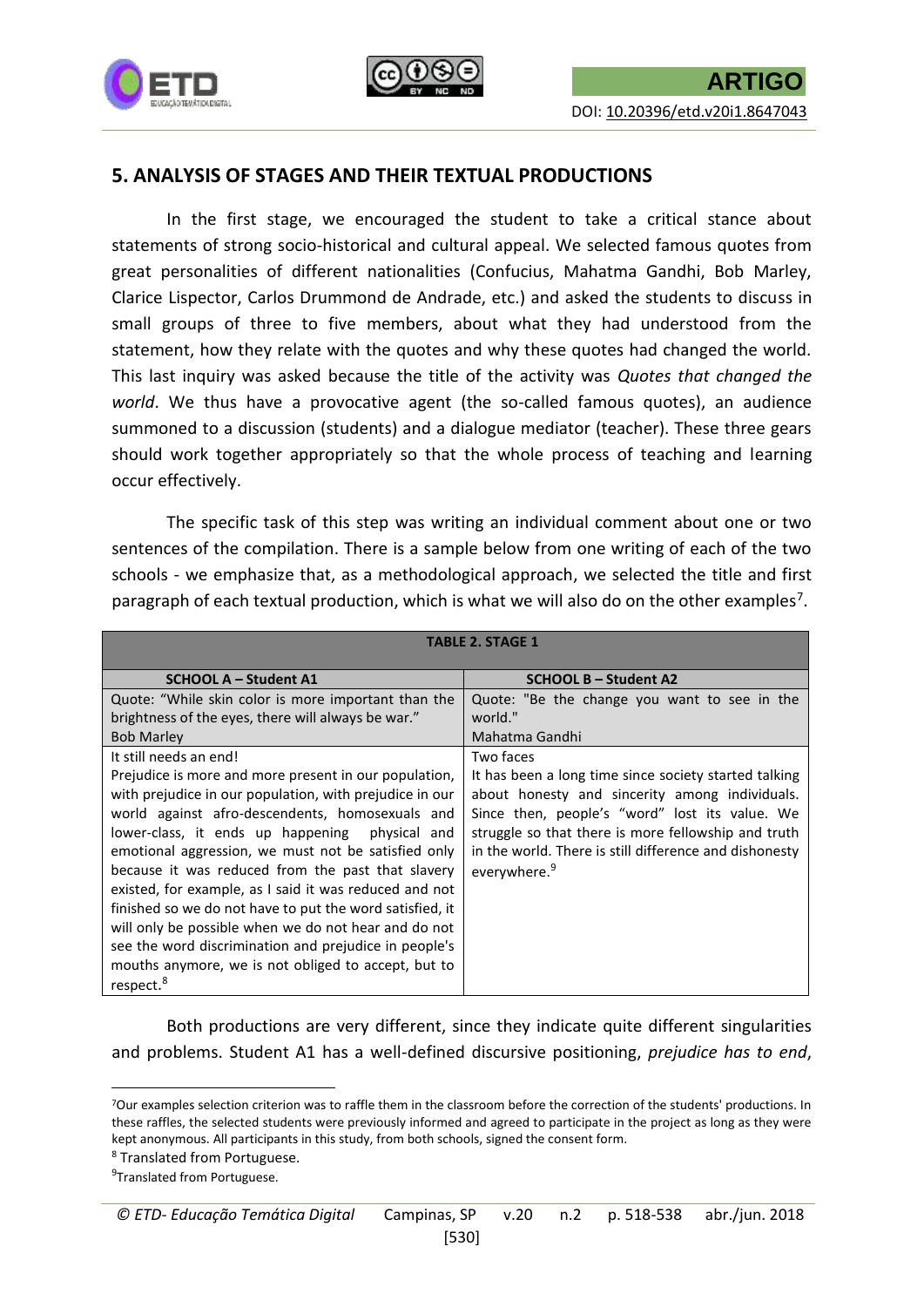



satisfactorily dialoguing with the quote by Bob Marley. However, the provision of his arguments and his organization are inadequate, which is noticeable by linguistic marks such as, for example, the repetition of sentences, the rough syntax, spelling and verbal regency mistakes (e.g. "we is"), and also for organizing the ideas as a tautological system.

Student A2, on the other hand, does not link the theme of his comment to the quotes by Mahatma Gandhi successfully, thus the juxtaposed sentences cannot build a consistent and adequate line of reasoning to defend his point of view, although the sentences are grammatically well-formed.

In order to understand these linguistic and discursive occurrences, we can differentiate competence and skill. There are different definitions for the concepts of *competence* and *skill* in several spheres of human activity in which they circulate (financial market, education, world of work, etc.). According to Zabala and Arnau (2010), the dissemination of these two concepts occurred in an accelerated way and caused opinions in favor and against in the area of Education. In this text, we use the proposal of Perrenoud (1999) to understand these concepts. According to the author, *competence* is defined as the "ability to act effectively in a given type of situation, supported by, but not limited to, knowledge" (PERRENOUD, 1999 p.7, free translation). Therefore, it comes down to the know-how of an individual when performing certain proposed activities. The notion of *skill*, for the same author, is a sequence of operative modes of inductions and deductions. Thus, Perrenoud (1999) defines skill as a series of mental procedures that the individual uses to solve a real situation in which he or she needs to make a decision. From this perspective*, competence* can be defined as the know-how, the general knowledge that sustains and directs what the individual does. *Skill* is the ability to do, the specific and instrumental knowledge to perform the act.

When it comes to writing an argumentative text, competence is the ability to make a statement in which one can infer the position advocated about a controversial issue, and skill is the individual's performance in the use of language and its grammar to develop axiological and ideological positioning. In the examples discussed above, we can understand that both Student A1 and A2 have argumentative competence, but lack further development of their skills. Therefore, the focus of our teaching work was to enhance the skills of the students, because we assumed that they had argumentative competence, but not all students had developed their skills.

In the second stage, the proposal was to work with images in various social spheres to broaden the students' perception of what the text and the role of argumentation in different materials would be – something we kept doing on the other stages. We selected advertisements, film ads, cartoon scenes, paintings and other visual materials and asked that, in groups, students discussed the social, cultural and historical meaning of these images. So they discussed what a text is and its social role. At the end of the exploration of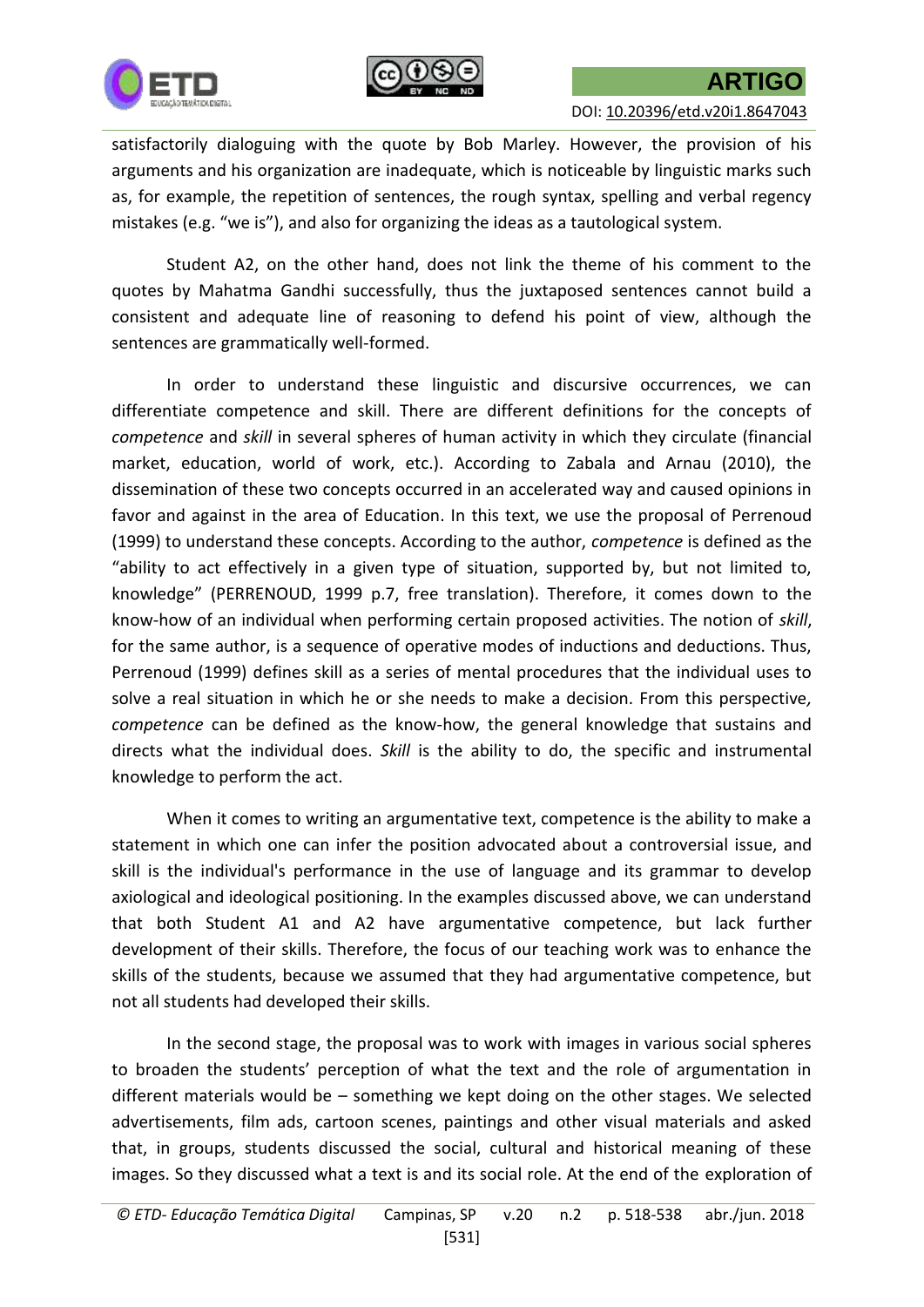



DOI: [10.20396/etd.v20i1.8647043](http://dx.doi.org/10.20396/etd.v20i1.8647043)

the meanings of a visual statement, the specific task was to write an argumentative text in a group, which would dialogue with an image to be chosen by the group. Below, there are examples of the written production of two groups, one of each school.

| TABLE 3. STAGE 2 <sup>10</sup> |                                                                                                                                                                                                                                        |                            |                                                                                                                                                                                                                                                                   |  |  |
|--------------------------------|----------------------------------------------------------------------------------------------------------------------------------------------------------------------------------------------------------------------------------------|----------------------------|-------------------------------------------------------------------------------------------------------------------------------------------------------------------------------------------------------------------------------------------------------------------|--|--|
| <b>SCHOOOL A - GROUP I</b>     |                                                                                                                                                                                                                                        | <b>SCHOOL B - GROUP II</b> |                                                                                                                                                                                                                                                                   |  |  |
|                                | <b>Social inequality</b><br>Social inequality is well<br>evident in countries,<br>regions, cities, most of<br>the conflict<br>and<br>problems between<br>peoples is inequality,<br>and this problem tends<br>for<br>get<br>worse<br>to |                            | <b>Garbage or television</b><br>morbid content<br>The<br>(funny) demonstrates<br>the unification of social<br><i>i.e.</i> ,<br>consensus,<br>corruption of values is<br>treated with great ease.<br>It's how the Brazilian<br>television system is. <sup>12</sup> |  |  |
|                                | disadvantaged people. <sup>11</sup>                                                                                                                                                                                                    |                            |                                                                                                                                                                                                                                                                   |  |  |

Group I did a metaphorical reading of the image, which shows enough reflective depth to make connections between social relations and symbols. However, the writing skill of the group is out of phase, because the sentences are in disharmony among themselves: a sentence does not resume or moves forward in relation to the other. Compared to Group II, we have a critical reading of the image and it is grammatically well formed, still, the relationship between text and image was not as well linked, as it was by Group I. Therefore, we understood, along with the students, that the interpretation of an image is not restricted to the edges of its page or frame, but it may cause, as any concrete statement, a response from its beholder, as in Bakhtin (2006b).

In the third stage, we carried on with the interpretation of images and added the comprehension of texts of argumentative content of various spheres of human activity (newspapers, magazines, scientific journals, advertising material, etc.). Our strife lied on making the student infer arguments and their organization in verbal material (vocabulary selection, segmentation of the text, disposition of ideas, etc.) and in visual (color, shape, arrangement of objects, scenery, plans, purpose, etc.). By doing so, we could discuss linguistic structures and their possible executions in many genres of the discourse (announcement, advertisement, letter to the reader, argumentative chronicle, etc.). The specific task was writing individually an argumentative and dissertation text dialoguing with one of the images discussed in the classroom. Below, we present two examples, one from each school.

**.** 

 $10$ The images were taken from the Internet or from magazine clippings gifted to the school library.

<sup>&</sup>lt;sup>11</sup> Translated from Portuguese.

<sup>&</sup>lt;sup>12</sup>Translated from Portuguese.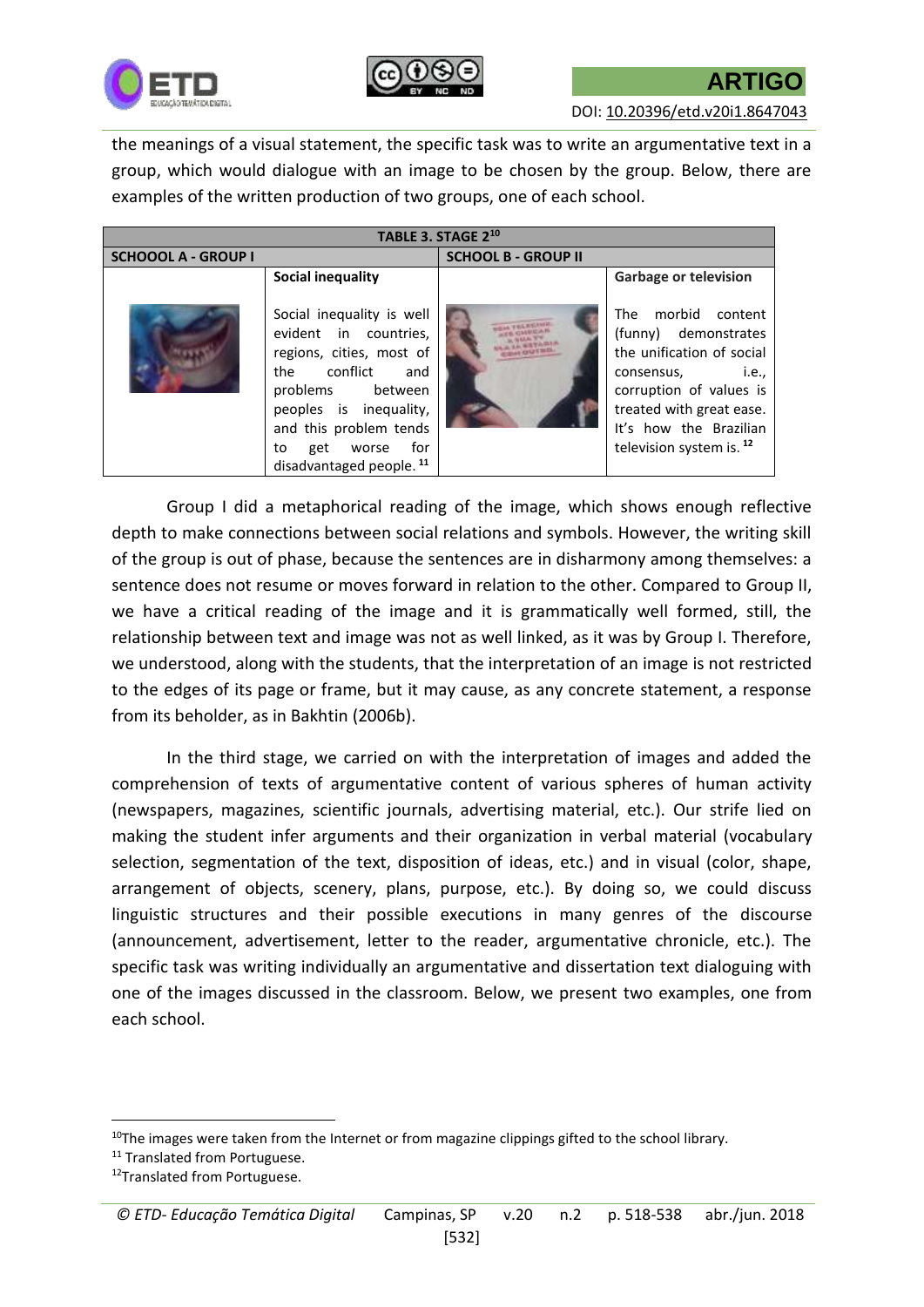



| TABLE 4. STAGE $3^{13}$      |                                                                                                                                                                                                                                                                                                                                   |                              |                                                                                                                                                                                                                                              |  |  |
|------------------------------|-----------------------------------------------------------------------------------------------------------------------------------------------------------------------------------------------------------------------------------------------------------------------------------------------------------------------------------|------------------------------|----------------------------------------------------------------------------------------------------------------------------------------------------------------------------------------------------------------------------------------------|--|--|
| <b>SCHOOL A – Student B1</b> |                                                                                                                                                                                                                                                                                                                                   | <b>SCHOOL B - Student B2</b> |                                                                                                                                                                                                                                              |  |  |
|                              | The beauty dictatorship<br>The world is currently<br>experiencing a beauty and<br>etiquette dictatorship.<br>People are increasingly<br>vain, women have plastic<br>surgeries increasingly<br>early, children increasingly<br>consumerist and men<br>entering a world that until<br>recently was only for<br>women. <sup>14</sup> |                              | <b>Homes</b><br>The first homes bring a<br>pattern within, a family<br>concept, and, in some cases,<br>even diversity. It is the<br>model of the home or its<br>architecture. Are they equal<br>or not? What is the meaning<br>of this? $15$ |  |  |

In both examples, there is an excellent connection of ideas as well as their disposition for the standard Brazilian Portuguese and the interpretation of the image was creative and responsive – more than in the previous examples. In Student B1's text, there is greater argumentative power in the discursive resource shown in the example, which exposes and implements the universe perceived by the student. In Student B2's text, there is the interrogation resource, which presupposes and requires a response, a statement about the author and the reader. Given these features, we can say that there was a breakthrough in the way the argumentative and dissertation text is built in the analyzed texts.

In the fourth and final stage, having observed the progress of each individual student and the progress of our educational project, we tried to emphasize, as a group, the uses of argumentation in our contemporary capitalist society. In order to do this, we reflected about how the argument circulates in different spheres of human activity: the television news, criminal justice, politics, etc.

Based on that, we were able to bring into discussion the purpose of the argument and how it could help to state responsive and responsible act within social spheres. From these discussions, the specific task was to produce, in a group, one argumentative and dissertation text to dialogue with a statement (a poem, a chronicle, an advertisement, a song, etc.). Below, we present two examples of the texts, one from each school.

1

 $13$ The images were taken from the Internet or from magazine clippings gifted to the school library.

<sup>&</sup>lt;sup>14</sup> Translated from Portuguese.

<sup>&</sup>lt;sup>15</sup> Translated from Portuguese.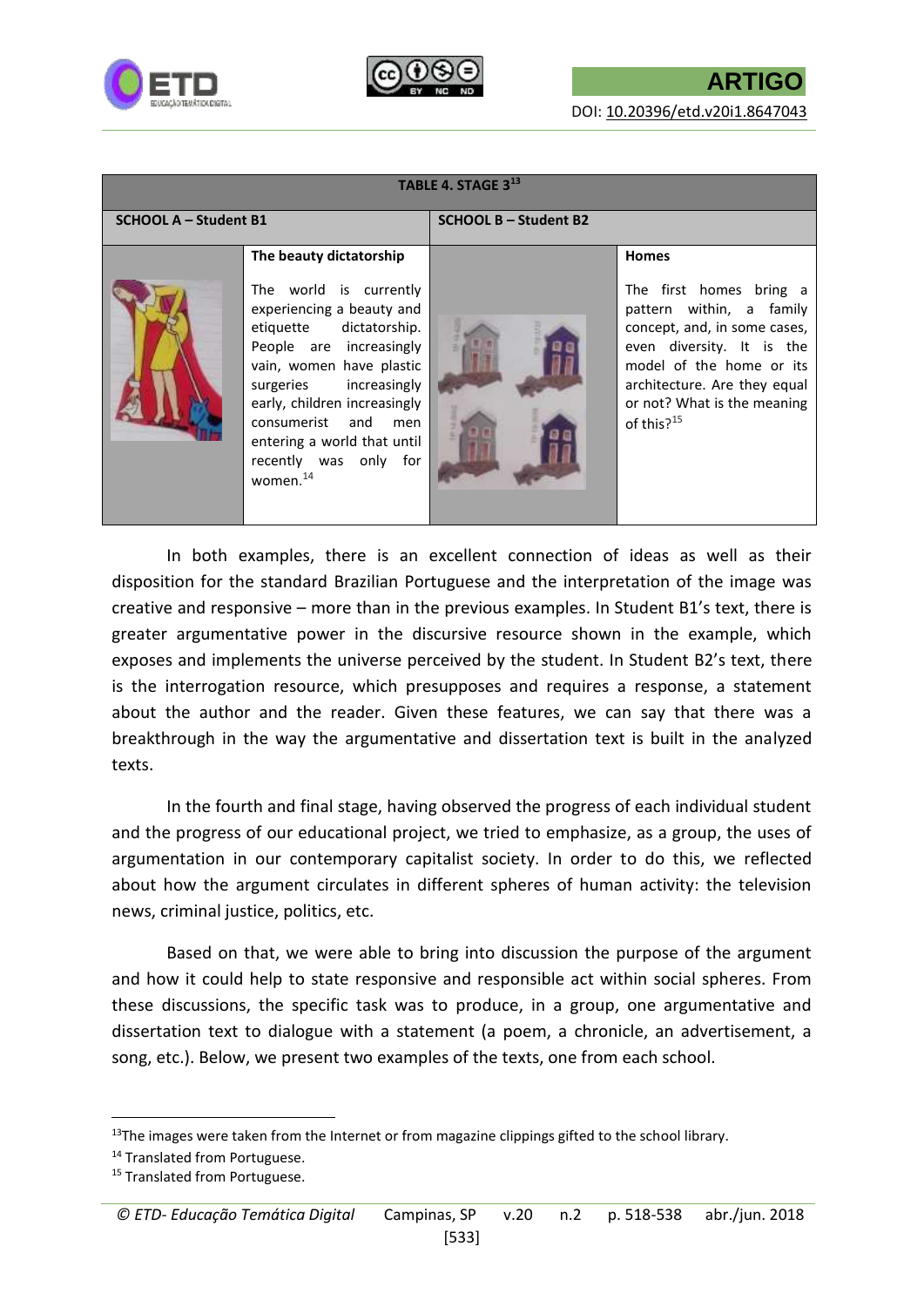



**ARTIGO**

DOI: [10.20396/etd.v20i1.8647043](http://dx.doi.org/10.20396/etd.v20i1.8647043)

#### **TABLE 5. STAGE 4<sup>16</sup>**

| <b>SCHOOL A - GROUP III</b> |                                                                                                                                                                                                                                                                                                                                                                                                                                                                                                                                                                                  | <b>SCHOOL B - GROUP IV</b> |                                                                                                                                                                                                                                                                                                                                                       |
|-----------------------------|----------------------------------------------------------------------------------------------------------------------------------------------------------------------------------------------------------------------------------------------------------------------------------------------------------------------------------------------------------------------------------------------------------------------------------------------------------------------------------------------------------------------------------------------------------------------------------|----------------------------|-------------------------------------------------------------------------------------------------------------------------------------------------------------------------------------------------------------------------------------------------------------------------------------------------------------------------------------------------------|
|                             | The punished pregnant woman<br>Pregnant, expecting her third<br>child, a woman is surprised by<br>the arrival of a lady dressed as a<br>bride. The stranger says her<br>child's father is the pregnant<br>woman's husband. The stranger<br>is the mistress. The pregnant<br>woman sees herself in a very<br>uncomfortable situation, ends<br>up getting nervous and then<br>her child, causing<br>loses<br>embarrassment to everyone in<br>the waiting room. Here is a<br>melodrama that can happen if<br>build<br>continue<br>to<br>we<br>dysfunctional families. <sup>17</sup> |                            | The girls' mirror<br>For a long time now, dolls<br>have been a mirror for girls.<br>So that they learn to be like<br>their mothers. Thus, they<br>are brought up to take care<br>of the children, the house,<br>the husband. This social<br>control is perceived from the<br>role they play. The dolls<br>physically inspire the girls. <sup>18</sup> |
|                             |                                                                                                                                                                                                                                                                                                                                                                                                                                                                                                                                                                                  |                            |                                                                                                                                                                                                                                                                                                                                                       |

Group III had a very interesting discursive strategy. It begins as a narrative text, named by the authors as "melodrama", and then, at the end of the paragraph, is linked to a moral conclusion about the situation of Brazilian families. Thus, what we learn by reading the text is that the authors were able to organize their thoughts in a dialogical way, either by hybridization of text type (descriptive narration to argumentative and dissertation) and the axiological and ideological positioning of the authors compared to the situation of families: "Here is a melodrama that can happen if we continue to build dysfunctional families."

Group IV also showed a great development of argumentative skills. The text recalls the situation of women and their social control from several angles to discuss their place in society. The theme is well illustrated with examples, the order of sentences is well organized and the responsive and responsible position of the authors is clear: "This social control is perceived from the role we play."

During these four stages, students and their teachers understood, along with the researchers, that learning can be more dynamic and dialogical. We must not silence the student or put him in front of a book as a copyist or passive reader. Our project had as a

**.** 

<sup>&</sup>lt;sup>16</sup> Even though there were many options (poem, music, editorial, etc.), most of the students from both classes (over 75%) chose to work with images, which was a positive feedback on our work with visual materials. The images were taken from the Internet or from magazine clippings gifted to the school library.

<sup>17</sup>Translated from Portuguese.

<sup>18</sup>Translated from Portuguese.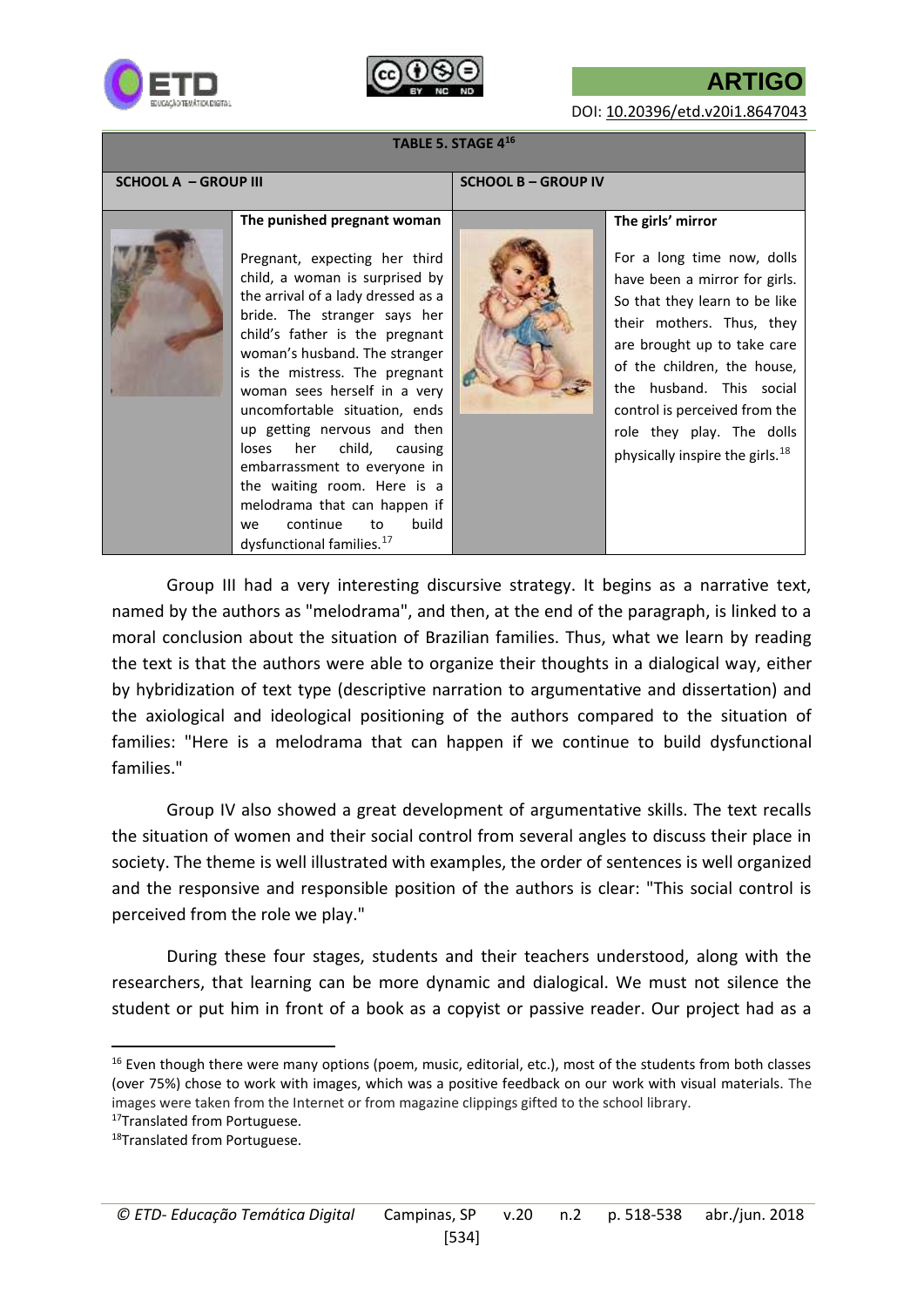



main tool the student's response and his/her responsive understanding. That was the reason why we insisted on group activities so that the dialogue could be uninterrupted. All the material produced and circulated in the classroom should have a life of its own in the relationships built among the teacher, the student and the knowledge object. With this in mind, we have brought the student's life to the classroom and he/she gave birth to his/her texts.

In the first two stages, it was notorious in both individual and group activities, that the students were out of phase concerning the ability to write an argumentative text in which he/she could make his/her point in a consistent and appropriate way according to the standard Brazilian Portuguese and to his/her own axiological and ideological positioning. In order to change this situation, we discussed the dialogical relations involving disciplinary content and writing itself. Considering this, we put into our teaching practice the Bakhtinian posture:

> Understanding repeatable elements and the unrepeatable whole. Recognizing and encountering the new and unfamiliar. Both of these aspects (recognition of the repeated and discovery of the new) should merge inseparably in the living act of understanding. [...] (BAKHTIN, 2006d, p. 378, free translation).

Therefore, our proposal was to go beyond what was already known through discussion and dialogue, to awaken the new on our students and teachers. In addition, the result was very satisfactory, which we will prove in our closing remarks.

## **5 CLOSING REMARKS**

**.** 

The word *project* has its etymological origin, *projectum*, in the composition of the Latin prefix *pro*, which means "forward", with *jacere*, which means "launch, throw". Thus, to make a project means to throw oneself ahead. That was our goal: to throw ourselves forward to achieve true quality education.

The schools we visited were transformed. The project stimulated a more lively and dynamic interaction among teachers, students and knowledge objects. This positively influenced the assessment of students, teachers and the institutional structure itself. This progress can be measured quantitatively and qualitatively.

School A had a great increase in IDESP $19$  scores, if we compare the scores of the Portuguese and overall grades in the years of 2013, 2014 and 2015 from students of 3rd year of High School. In both 2013 and 2015, the school had not achieved the State goal and their distribution by level of performance was zeroed in advanced level and below 10% at the

<sup>&</sup>lt;sup>19</sup>"The IDESP is an indicator that evaluates the quality of the school. In this review, it is considered that a good school is that in which most of the students grasp the skills and abilities required for its grade, over the ideal period - the school year. For this reason, the IDESP consists of two criteria: the performance of students in proficiency official examinations (how much they learned) and relation between age and school grade (how soon they learned)." (GOVERNO DO ESTADO DE SÃO PAULO, 2011, p 1).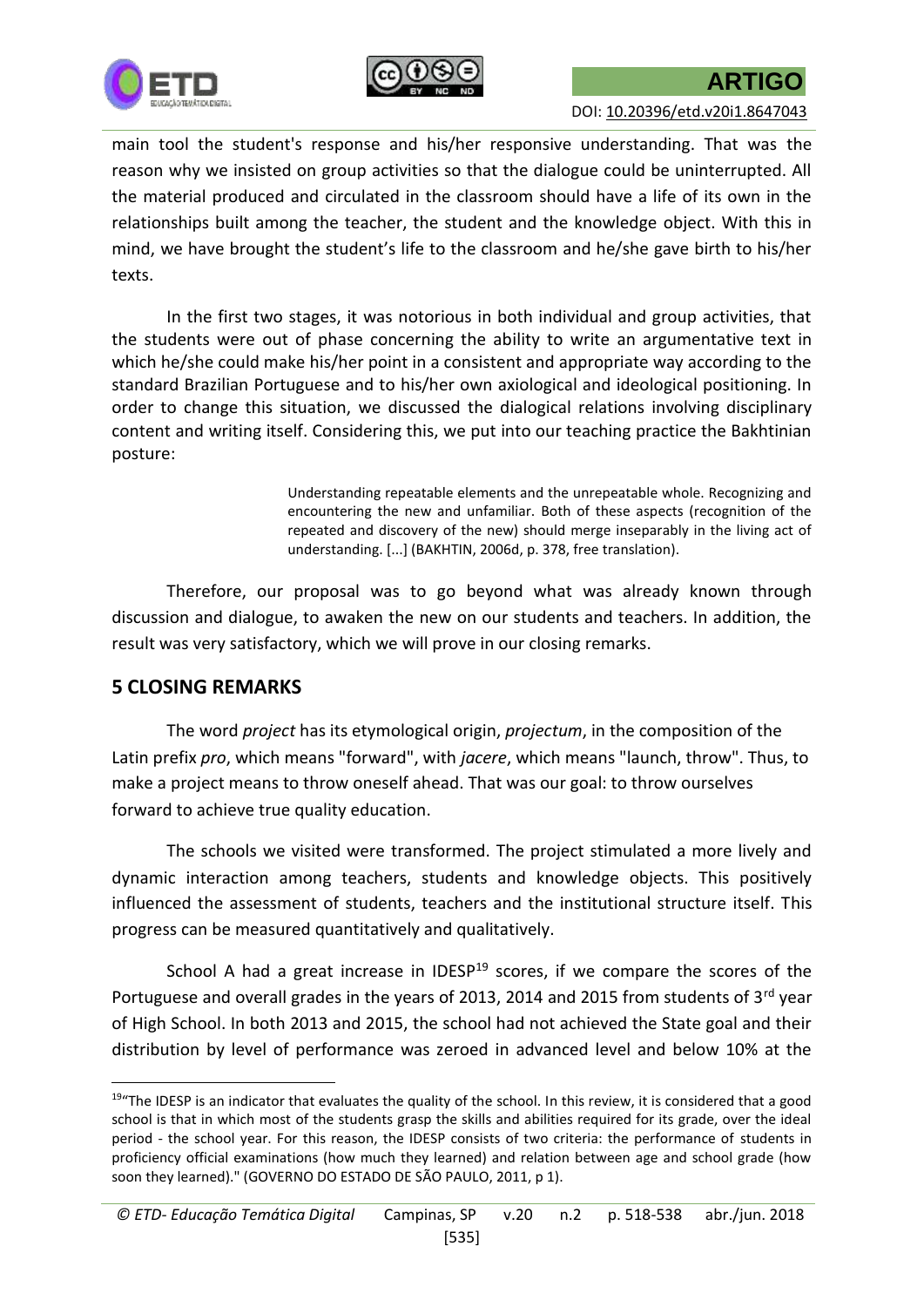



appropriate level. In 2015, the school achieved 120% of the government goal and students' performance in suitable and advanced levels was 29.73% and 2.7% respectively. School B also showed improvement. In ENEM<sup>20</sup>, if we compare the years 2013, 2014 and 2015, the school achieved an overall growth of 3.5% over the years 2014 and 2015. Note that from 2013 to 2014 the school had decreased their overall performance. These numbers are the quantitative and qualitative evidences, we could see throughout the previous topic that, at each stage, the produced text earned in responsiveness, creativity, organization and adaptation to the educated norms of the Brazilian Portuguese.

As we can observe from the analysis of the data, the Bakhtinian philosophy is the most adequate one for the teaching and learning of argumentative texts, mainly within the context of Portuguese Language. We stand up for the following arguments. First, it is a theoretical proposal that allows the participation and intervention of different areas of human knowledge (history, literature, communication, sociology, etc.). Second, it is a model of investigation of human practices in their actual conditions of event. Third, it is a theory under construction, since it is open to the potentialities of the responsible and responsive act of each individual.

Therefore, our project in the schools we visited is evidence that it is possible to unite teaching theory and practice, especially when we realize that being a teacher does not mean to stop being a student, but to remain a lifelong learner. That is why we believe that education and training are allies of both Order and Progress, the motto in the Brazilian national flag. Thus, the didactic project we presented, analyzed and validated here is not only a mere intervention in the school environment, but it is the recognition that schools and universities cannot be divorced. Instead, they must go together so that our flag always remains upright.

### **ACKNOWLEDGEMENT<sup>i</sup>**

Grammar review of translation by Prof. Dr. Paul Jeremy Turner.

## **REFERENCES**

 $\overline{a}$ 

BAKHTIN, Mikhail Mikhailovitch. **Speech genres and other late essays***.* Translation by Vern W. McGee. Austin: University of Texas, 1986.

<sup>&</sup>lt;sup>20</sup> "Created in 1998, the High School National Exam (Enem) aims to assess student performance at the end of high school. Participation in the exam is allowed to students who are completing or who have completed high school in previous years. Enem is used as selection criteria for students who intend to apply for a scholarship at the University for All Program (ProUni). In addition, about 500 universities already use the result as a selection criterion, either complementing or replacing their entrance exam." (MINISTÉRIO DA EDUCAÇÃO, 2014).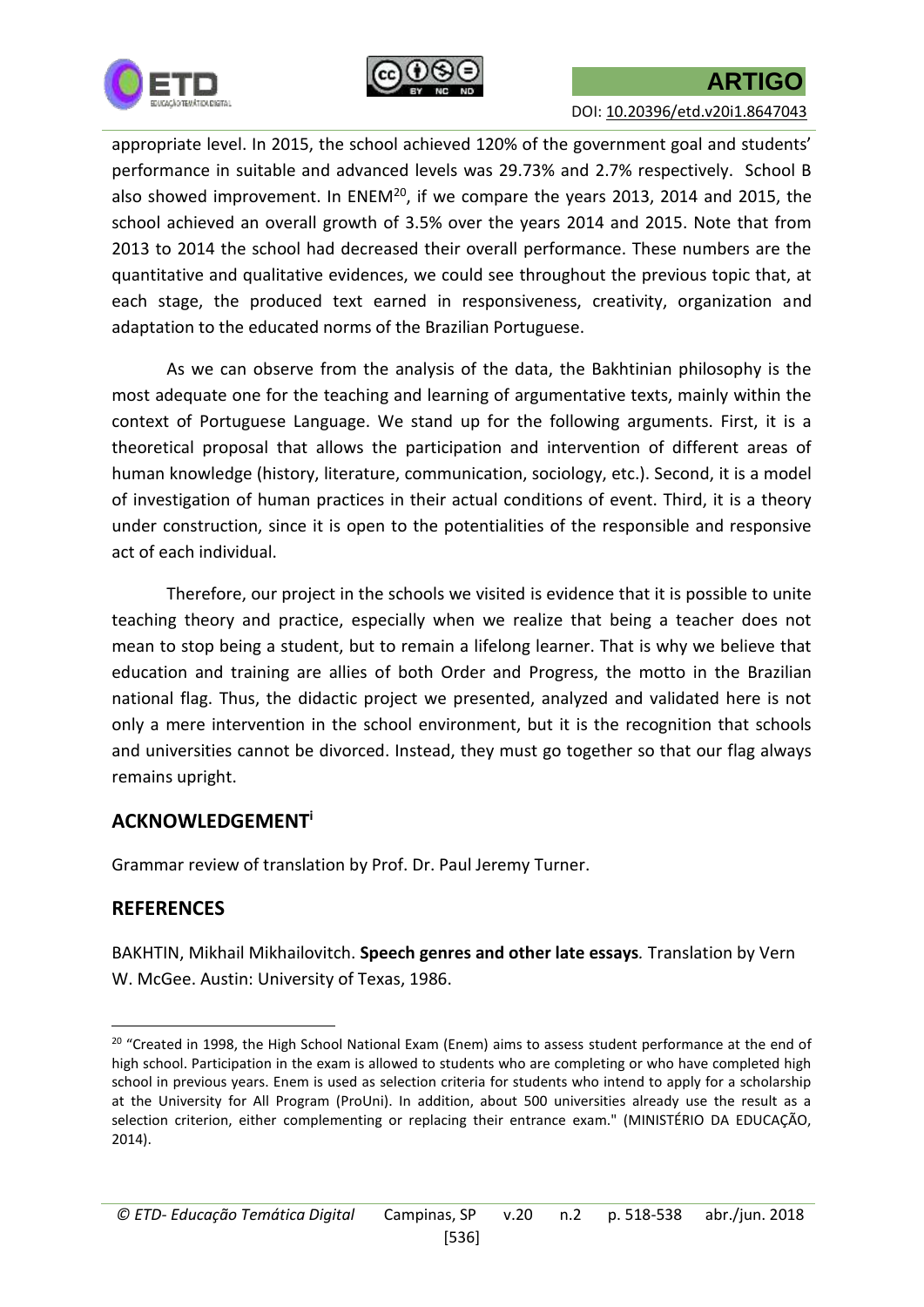



BAKHTIN, Mikhail Mikhailovitch. Gêneros do discurso. In: BAKHTIN, Mikhail Mikhailovitch. **Estética da criação verbal**. Translation by Paulo Bezerra. 4th ed. São Paulo, SP: Martins Fontes, 2006a, p. 261-306.

BAKHTIN, Mikhail Mikhailovitch. O autor e o personagem na atividade estética. In: BAKHTIN, Mikhail Mikhailovitch. **Estética da criação verbal**. Translation by Paulo Bezerra. 4th ed. São Paulo, SP: Martins Fontes. 2006b, p. 3-186.

BAKHTIN, Mikhail Mikhailovitch. Metodologia das ciências humanas*.* In: BAKHTIN, Mikhail Mikhailovitch. **Estética da criação verbal**. Translation by Paulo Bezerra. 4th ed. São Paulo, SP: Martins Fontes. 2006c, p. 393-410.

BAKHTIN, Mikhail Mikhailovitch. Apontamentos de 1970-1971. In: BAKHTIN, Mikhail Mikhailovitch. **Estética da criação verbal**. Translation by Paulo Bezerra. 4th ed. São Paulo, SP: Martins Fontes, 2006d, p. 367-392.

BAKHTIN, Mikhail Mikhailovitch. **Para uma filosofia do ato responsável***.* Translation by Valdemir Miotello and Carlos Alberto Faraco. São Carlos: Pedro & João, 2010.

BAKHTIN, Mikhail Mikhailovitch. **Questões de estilística no ensino da língua**. Translation by [Sheila Grillo](http://www.editora34.com.br/areas.asp?autor=Sheila%20Grillo) and [Ekaterina Vólkova Américo.](http://www.editora34.com.br/areas.asp?autor=Ekaterina%20V%F3lkova%20Am%E9rico) São Paulo,SP: Ed. 34, 2013.

BARBOSA, Jaqueline. **Trabalhando com os gêneros do discurso***:* uma perspectiva enunciativa para o ensino de língua portuguesa. PhD. Thesis (Doctoral Research in Applied Linguistics and Language Teaching) Postgraduate Studies Program in Applied Linguistics and Language Studies (LAEL). São Paulo, SP: Pontifícia Universidade Católica de São Paulo, 2001.

BRAIT, Brait; ROJO, Roxane. **Gêneros***:* artimanhas do texto e do discurso. São Paulo, SP: Escolas Associadas, 2003.

BRASIL. **Orientações curriculares para o ensino médio**. Vol. 1. Linguagens, códigos e suas tecnologias / Secretaria de Educação Básica. Brasília, DF: Ministério da Educação, Secretaria de Educação Básica, 2006.

BRASIL. **Parâmetros Curriculares Nacionais. (Ensino Médio).** Brasília, DF: Ministério da Educação, Secretaria de Educação Básica, 2000.

COELHO, Patrícia Margarida Farias; COSTA, Marcos Rogério Martins. Os gêneros do discurso no espaço escolar: da teoria à prática pedagógica. **Revista Querubim**, Rio de Janeiro, ano 9, n.19, p. 72-77, 2013.

COSTA, Marcos Rogério Martins; COELHO, Patrícia Margarida Farias. A produção escrita na sala de aula: trabalhando com textos. **Intersecções***.* Jundiaí, 2013. v. 6, p. 19-39.